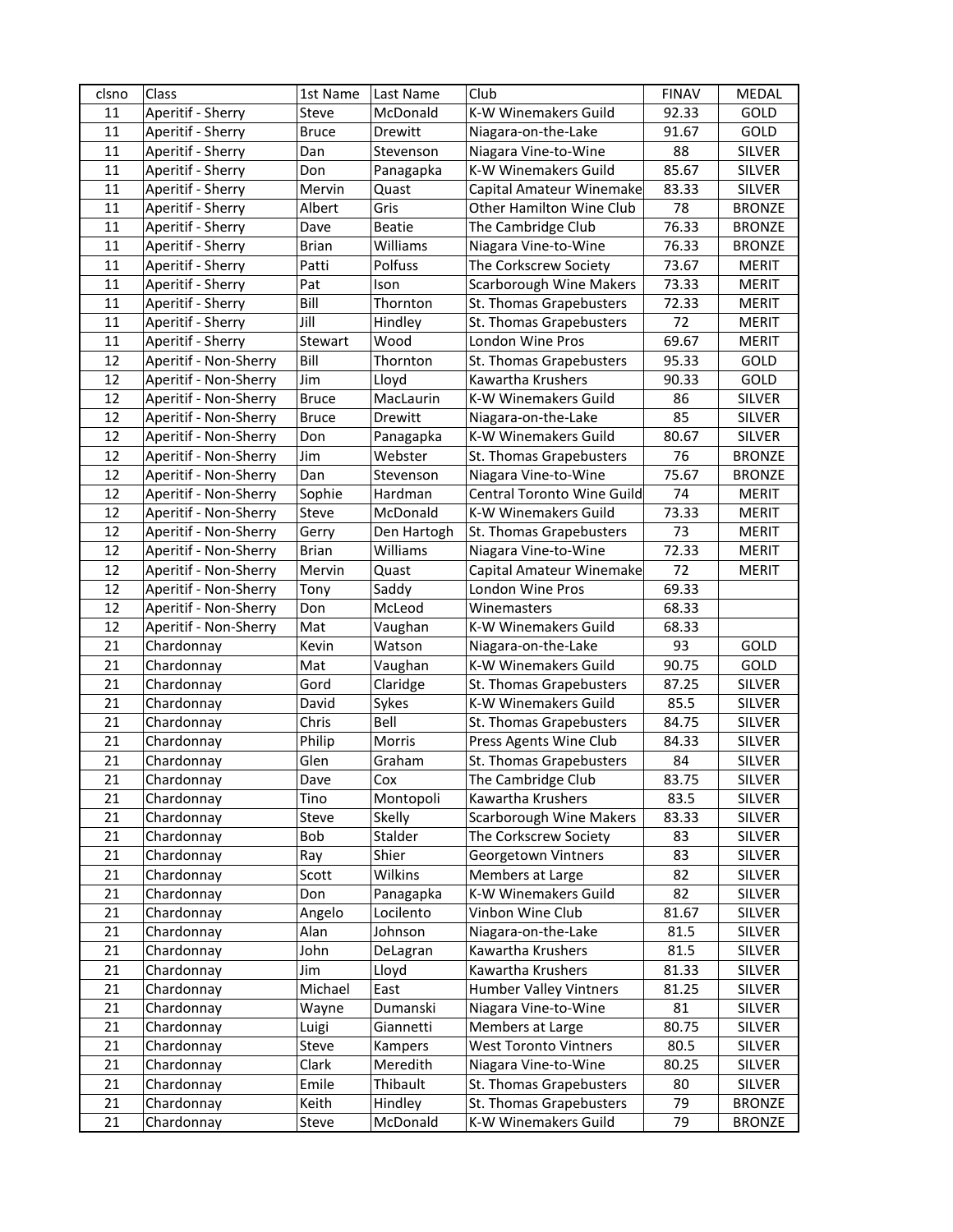| 21 | Chardonnay | Bill         | Thornton       | St. Thomas Grapebusters        | 78.33       | <b>BRONZE</b> |
|----|------------|--------------|----------------|--------------------------------|-------------|---------------|
| 21 | Chardonnay | Carlos       | Ricalde        | Pickering Wine Guild           | 78          | <b>BRONZE</b> |
| 21 | Chardonnay | <b>Bruce</b> | MacLaurin      | K-W Winemakers Guild           | 78          | <b>BRONZE</b> |
| 21 | Chardonnay | Norm         | Falk           | K-W Winemakers Guild           | 77.5        | <b>BRONZE</b> |
| 21 | Chardonnay | Ken          | Snider         | <b>Burlington Winemakers</b>   | 77          | <b>BRONZE</b> |
| 21 | Chardonnay | Ed           | <b>Hughes</b>  | Members at Large               | 76.67       | <b>BRONZE</b> |
| 21 | Chardonnay | Peter        | Bennell        | Central Toronto Wine Guild     | 76.33       | <b>BRONZE</b> |
| 21 | Chardonnay | George       | Huckalo        | Niagara Vine-to-Wine           | 75.25       | <b>BRONZE</b> |
| 21 | Chardonnay | Victor       | VanBeek        | Other Hamilton Wine Club       | 74.5        | <b>BRONZE</b> |
| 21 | Chardonnay | Lorne        | Weyers         | Pickering Wine Guild           | 74          | <b>MERIT</b>  |
| 21 | Chardonnay | Paul         | Wallace        | <b>Prince Edward County</b>    | 73.5        | <b>MERIT</b>  |
| 21 | Chardonnay | Dan          | Stevenson      | Niagara Vine-to-Wine           | 73.33       | <b>MERIT</b>  |
| 21 | Chardonnay | Michael      | Charlebois     | <b>Bytown Vintners</b>         | 73.25       | <b>MERIT</b>  |
| 21 | Chardonnay | Klaus        | Asmus          | <b>Brampton Winemakers</b>     | 73.25       | <b>MERIT</b>  |
| 21 | Chardonnay | Dave         | Gillingham     | Pickering Wine Guild           | 72.67       | <b>MERIT</b>  |
| 21 | Chardonnay | Greg         | Paget          | <b>West Toronto Vintners</b>   | 72.33       | <b>MERIT</b>  |
| 21 | Chardonnay | Doug         | Patchett       | <b>Burlington Winemakers</b>   | 70.33       | <b>MERIT</b>  |
| 21 | Chardonnay | Rob          | Fukudome       | K-W Winemakers Guild           | 68.33       |               |
| 21 | Chardonnay | Dominic      | lerullo        | Lakeview Wine Club             | 68.25       |               |
| 21 | Chardonnay | Cam          | Crowe          | <b>Burlington Winemakers</b>   | $\mathbf 0$ |               |
| 22 | Riesling   | Stewart      | Wood           | London Wine Pros               | 90.67       | GOLD          |
| 22 | Riesling   | <b>Brian</b> | Douglas        | Aurora Wine Circle             | 90          | GOLD          |
| 22 | Riesling   | Steve        | Kampers        | <b>West Toronto Vintners</b>   | 89.67       | GOLD          |
| 22 | Riesling   | Dan          | Montgomery     | The Corkscrew Society          | 87          | <b>SILVER</b> |
| 22 | Riesling   | Reg          | Jeffery        | London Wine Pros               | 86.25       | <b>SILVER</b> |
| 22 | Riesling   | Michael      | Charlebois     | <b>Bytown Vintners</b>         | 86          | <b>SILVER</b> |
| 22 | Riesling   | Joe          | Dale           | Pickering Wine Guild           | 85.5        | SILVER        |
| 22 | Riesling   | Bill         | Thornton       | St. Thomas Grapebusters        | 85.25       | SILVER        |
| 22 | Riesling   | Bill         | Peters         | Niagara Vine-to-Wine           | 84.5        | SILVER        |
| 22 | Riesling   | Steve        | Skelly         | <b>Scarborough Wine Makers</b> | 84.25       | SILVER        |
| 22 | Riesling   | Mervin       | Quast          | Capital Amateur Winemake       | 83.25       | SILVER        |
| 22 | Riesling   | Ivan         | Zuzek          | Niagara Vine-to-Wine           | 82.75       | <b>SILVER</b> |
| 22 | Riesling   | Jack         | Gootjes        | St. Thomas Grapebusters        | 82.5        | <b>SILVER</b> |
| 22 | Riesling   | Paul         | Wallace        | <b>Prince Edward County</b>    | 81.75       | <b>SILVER</b> |
| 22 | Riesling   | Clive        | Woolner        | The Corkscrew Society          | 81.33       | <b>SILVER</b> |
| 22 | Riesling   | Ed           | Hughes         | Members at Large               | 81.25       | <b>SILVER</b> |
| 22 | Riesling   | Dan          | Stevenson      | Niagara Vine-to-Wine           | 80.25       | <b>SILVER</b> |
| 22 | Riesling   | Steve        | McDonald       | K-W Winemakers Guild           | 79.75       | <b>SILVER</b> |
| 22 | Riesling   | Don          | Panagapka      | K-W Winemakers Guild           | 79.75       | <b>SILVER</b> |
| 22 | Riesling   | Rick         | Wagner         | Growwine                       | 79.75       | <b>SILVER</b> |
| 22 | Riesling   | Tim          | White          | Winemasters                    | 79.25       | <b>BRONZE</b> |
| 22 | Riesling   | Scott        | Wilkins        | Members at Large               | 79.25       | <b>BRONZE</b> |
| 22 | Riesling   | Dan          | Ostler         | Pickering Wine Guild           | 79          | <b>BRONZE</b> |
| 22 | Riesling   | Dave         | Brown          | The Corkscrew Society          | 78.75       | <b>BRONZE</b> |
| 22 | Riesling   | Manny        | Arruda         | Lakeview Wine Club             | 78.75       | <b>BRONZE</b> |
| 22 | Riesling   | Mat          | Vaughan        | K-W Winemakers Guild           | 78.75       | <b>BRONZE</b> |
| 22 | Riesling   | Kevin        | Watson         | Niagara-on-the-Lake            | 78.5        | <b>BRONZE</b> |
| 22 | Riesling   | Rob          | Fukudome       | K-W Winemakers Guild           | 78.5        | <b>BRONZE</b> |
| 22 | Riesling   | Wayne        | Dumanski       | Niagara Vine-to-Wine           | 76.75       | <b>BRONZE</b> |
| 22 | Riesling   | Albert       | Gris           | Other Hamilton Wine Club       | 76          | <b>BRONZE</b> |
| 22 | Riesling   | George       | <b>Bethune</b> | Niagara-on-the-Lake            | 76          | <b>BRONZE</b> |
| 22 | Riesling   | John         | Romaniuk       | Aurora Wine Circle             | 75.25       | <b>BRONZE</b> |
| 22 | Riesling   | Herb         | Taylor         | South Coast Wine Club          | 74          | <b>MERIT</b>  |
| 22 | Riesling   | Ken          | Clark          | Niagara Vine-to-Wine           | 74          | <b>MERIT</b>  |
| 22 | Riesling   | Ray          | Shier          | Georgetown Vintners            | 74          | <b>MERIT</b>  |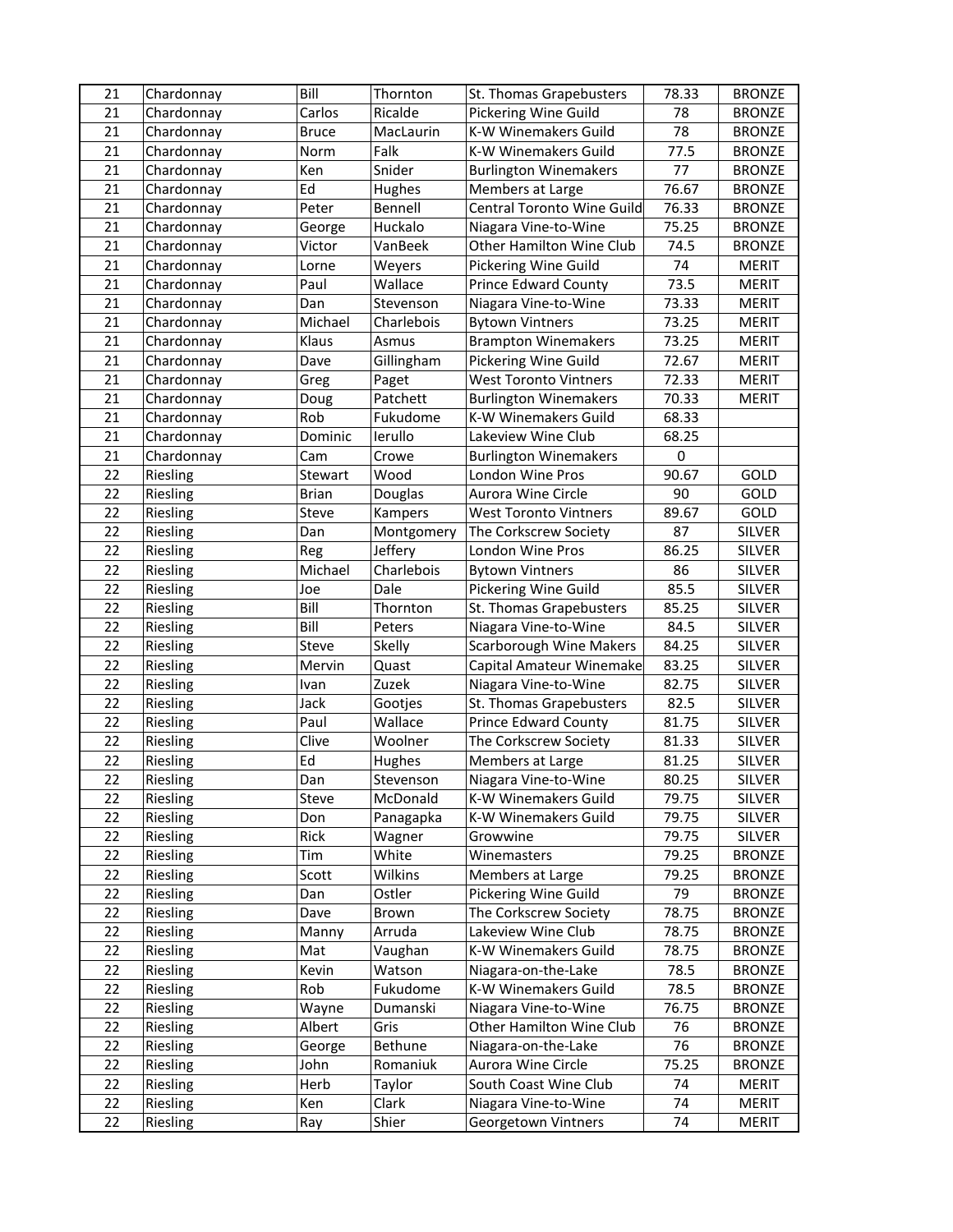| 22 | Riesling        | David         | Kroetsch       | Capital Amateur Winemake       | 73.5        | <b>MERIT</b>  |
|----|-----------------|---------------|----------------|--------------------------------|-------------|---------------|
| 22 | Riesling        | Klaus         | Asmus          | <b>Brampton Winemakers</b>     | 73.25       | <b>MERIT</b>  |
| 22 | Riesling        | Philip        | Morris         | Press Agents Wine Club         | 73          | <b>MERIT</b>  |
| 22 | Riesling        | Ken           | Snider         | <b>Burlington Winemakers</b>   | 73          | <b>MERIT</b>  |
| 22 | Riesling        | Steven        | Quast          | Capital Amateur Winemake       | 72.75       | <b>MERIT</b>  |
| 22 | Riesling        | <b>Bruce</b>  | MacLaurin      | K-W Winemakers Guild           | 72.5        | <b>MERIT</b>  |
| 22 | Riesling        | Jim           | Lloyd          | Kawartha Krushers              | 71.75       | <b>MERIT</b>  |
| 22 | Riesling        | <b>Brian</b>  | Williams       | Niagara Vine-to-Wine           | $\mathbf 0$ |               |
| 22 | Riesling        | Peter         | Gatto          | Lakeview Wine Club             | $\mathbf 0$ |               |
| 22 | Riesling        | Don           | McLeod         | Winemasters                    | $\Omega$    |               |
| 23 | White Non Vinif | Clark         | Meredith       | Niagara Vine-to-Wine           | 90.67       | GOLD          |
| 23 | White Non Vinif | Steve         | Skelly         | <b>Scarborough Wine Makers</b> | 87.25       | <b>SILVER</b> |
| 23 | White Non Vinif | <b>Burton</b> | McClelland     | Kawartha Krushers              | 86.25       | <b>SILVER</b> |
| 23 | White Non Vinif | John          | Weil           | Winemasters                    | 85          | <b>SILVER</b> |
| 23 | White Non Vinif | Steve         | Kampers        | <b>West Toronto Vintners</b>   | 84.25       | <b>SILVER</b> |
| 23 | White Non Vinif | Clive         | Woolner        | The Corkscrew Society          | 83.75       | <b>SILVER</b> |
| 23 | White Non Vinif | Lorne         | Weyers         | Pickering Wine Guild           | 83          | SILVER        |
| 23 | White Non Vinif | Manfred       | Hecke          | Kawartha Krushers              | 82.75       | <b>SILVER</b> |
| 23 | White Non Vinif | Dan           | Stevenson      | Niagara Vine-to-Wine           | 82.25       | <b>SILVER</b> |
| 23 | White Non Vinif | Ray           | Shier          | Georgetown Vintners            | 82.25       | <b>SILVER</b> |
| 23 | White Non Vinif | John          | DeLagran       | Kawartha Krushers              | 82          | <b>SILVER</b> |
| 23 | White Non Vinif | Tim           | White          | Winemasters                    | 81.5        | <b>SILVER</b> |
| 23 | White Non Vinif | Jim           | Webster        | St. Thomas Grapebusters        | 81.5        | SILVER        |
| 23 | White Non Vinif | John          | Vandermark     | Niagara Vine-to-Wine           | 81.5        | <b>SILVER</b> |
| 23 | White Non Vinif | Bill          | Thornton       | St. Thomas Grapebusters        | 81          | <b>SILVER</b> |
| 23 | White Non Vinif | Steve         | McDonald       | K-W Winemakers Guild           | 80.75       | <b>SILVER</b> |
| 23 | White Non Vinif | Paul          | Wallace        | <b>Prince Edward County</b>    | 79          | <b>BRONZE</b> |
| 23 | White Non Vinif | Manny         | Arruda         | Lakeview Wine Club             | 79          | <b>BRONZE</b> |
| 23 | White Non Vinif | Don           | McLeod         | Winemasters                    | 78.75       | <b>BRONZE</b> |
| 23 | White Non Vinif | Chris         | Bell           | St. Thomas Grapebusters        | 78.75       | <b>BRONZE</b> |
| 23 | White Non Vinif | Mat           | Vaughan        | K-W Winemakers Guild           | 78.25       | <b>BRONZE</b> |
| 23 | White Non Vinif | Ken           | Clark          | Niagara Vine-to-Wine           | 78          | <b>BRONZE</b> |
| 23 | White Non Vinif | <b>Brian</b>  | Williams       | Niagara Vine-to-Wine           | 77.67       | <b>BRONZE</b> |
| 23 | White Non Vinif | Colin         | Kelly          | Niagara-on-the-Lake            | 77          | <b>BRONZE</b> |
| 23 | White Non Vinif | Peter         | Bennell        | Central Toronto Wine Guild     | 76.25       | <b>BRONZE</b> |
| 23 | White Non Vinif | Glen          | Graham         | St. Thomas Grapebusters        | 75.75       | <b>BRONZE</b> |
| 23 | White Non Vinif | Stewart       | Wood           | London Wine Pros               | 75.75       | <b>BRONZE</b> |
| 23 | White Non Vinif | Albert        | Gris           | Other Hamilton Wine Club       | 75          | <b>BRONZE</b> |
| 23 | White Non Vinif | Rick          | Reycraft       | <b>Burlington Winemakers</b>   | 74.5        | <b>BRONZE</b> |
| 23 | White Non Vinif | Dan           | Ostler         | Pickering Wine Guild           | 74          | <b>MERIT</b>  |
| 23 | White Non Vinif | Christa       | Stehle         | <b>Brampton Winemakers</b>     | 74          | <b>MERIT</b>  |
| 23 | White Non Vinif | Ivan          | Zuzek          | Niagara Vine-to-Wine           | 73.75       | <b>MERIT</b>  |
| 23 | White Non Vinif | Barry         | Mitchell       | Kawartha Krushers              | 69.75       | <b>MERIT</b>  |
| 23 | White Non Vinif | <b>Bruce</b>  | Smith          | Niagara-on-the-Lake            | 68          |               |
| 23 | White Non Vinif | Charles       | Fajgenbaum     | Central Toronto Wine Guild     | 66.75       |               |
| 23 | White Non Vinif | Ken           | Vojin          | St. Thomas Grapebusters        | 0           |               |
| 23 | White Non Vinif | Reg           | Jeffery        | London Wine Pros               | 0           |               |
| 24 | Gewurztraminer  | Ed            | <b>Hughes</b>  | Members at Large               | 90          | GOLD          |
| 24 | Gewurztraminer  | Steve         | Skelly         | <b>Scarborough Wine Makers</b> | 87.25       | SILVER        |
| 24 | Gewurztraminer  | Steve         | McDonald       | K-W Winemakers Guild           | 87.25       | SILVER        |
| 24 | Gewurztraminer  | Dave          | <b>Beattie</b> | The Cambridge Club             | 86          | SILVER        |
| 24 | Gewurztraminer  | Jack          | Gootjes        | St. Thomas Grapebusters        | 85.75       | <b>SILVER</b> |
| 24 | Gewurztraminer  | Gary          | Frankow        | The Corkscrew Society          | 85.25       | SILVER        |
| 24 | Gewurztraminer  | Mark          | Millar         | Members at Large               | 84          | <b>SILVER</b> |
| 24 | Gewurztraminer  | Clark         | Meredith       | Niagara Vine-to-Wine           | 83.5        | SILVER        |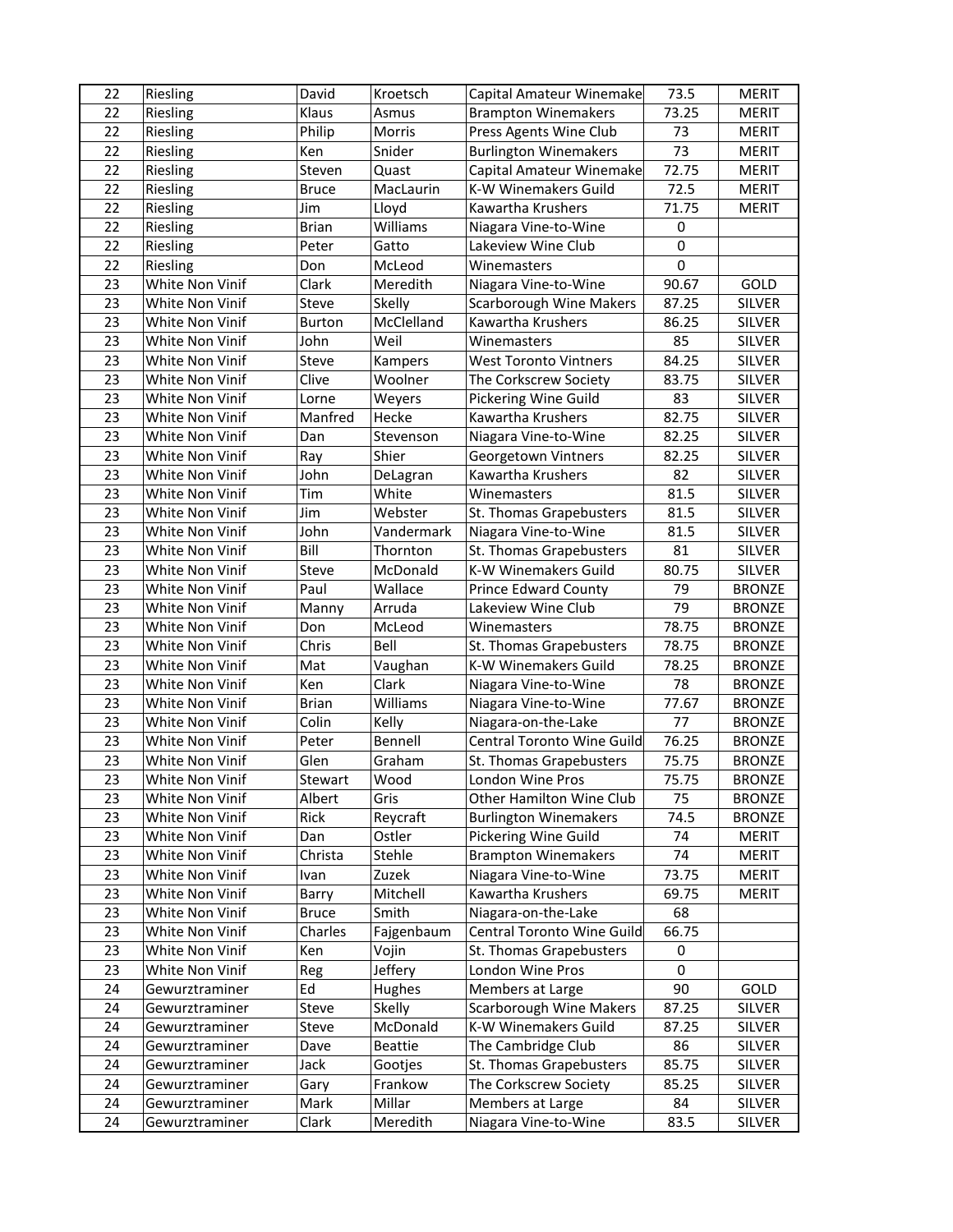| 24 | Gewurztraminer | Lorne              | Weyers     | Pickering Wine Guild           | 82.75 | <b>SILVER</b> |
|----|----------------|--------------------|------------|--------------------------------|-------|---------------|
| 24 | Gewurztraminer | Mervin             | Quast      | Capital Amateur Winemake       | 81.5  | <b>SILVER</b> |
| 24 | Gewurztraminer | Mat                | Vaughan    | K-W Winemakers Guild           | 81    | <b>SILVER</b> |
| 24 | Gewurztraminer | Peter              | Bennell    | Central Toronto Wine Guild     | 81    | <b>SILVER</b> |
| 24 | Gewurztraminer | Steven             | Quast      | Capital Amateur Winemake       | 80.5  | <b>SILVER</b> |
| 24 | Gewurztraminer | Joe                | Dale       | Pickering Wine Guild           | 79.75 | <b>SILVER</b> |
| 24 | Gewurztraminer | Sandra             | Boehler    | <b>Burlington Winemakers</b>   | 79.5  | <b>SILVER</b> |
| 24 | Gewurztraminer | Stewart            | Wood       | London Wine Pros               | 77.75 | <b>BRONZE</b> |
| 24 | Gewurztraminer | Dan                | Stevenson  | Niagara Vine-to-Wine           | 77.5  | <b>BRONZE</b> |
| 24 | Gewurztraminer | Steve              | Kampers    | <b>West Toronto Vintners</b>   | 77    | <b>BRONZE</b> |
| 24 | Gewurztraminer | Norm               | Falk       | K-W Winemakers Guild           | 76.67 | <b>BRONZE</b> |
| 24 | Gewurztraminer | Glen               | Graham     | St. Thomas Grapebusters        | 76.25 | <b>BRONZE</b> |
| 24 | Gewurztraminer | Bill               | Thornton   | St. Thomas Grapebusters        | 76    | <b>BRONZE</b> |
| 24 | Gewurztraminer | Dave               | Brown      | The Corkscrew Society          | 75.5  | <b>BRONZE</b> |
| 24 | Gewurztraminer | Ivan               | Zuzek      | Niagara Vine-to-Wine           | 75.5  | <b>BRONZE</b> |
| 24 | Gewurztraminer | Pat                | Ison       | <b>Scarborough Wine Makers</b> | 73.5  | MERIT         |
| 24 | Gewurztraminer | Paul               | Ward       | Growwine                       | 73.25 | <b>MERIT</b>  |
| 24 | Gewurztraminer | Rick               | Reycraft   | <b>Burlington Winemakers</b>   | 73    | <b>MERIT</b>  |
| 24 | Gewurztraminer | Doug               | Patchett   | <b>Burlington Winemakers</b>   | 72.75 | <b>MERIT</b>  |
| 24 | Gewurztraminer | Bruce              | MacLaurin  | K-W Winemakers Guild           | 72.5  | <b>MERIT</b>  |
| 24 | Gewurztraminer | Dan                | Ostler     | Pickering Wine Guild           | 72.25 | <b>MERIT</b>  |
| 24 | Gewurztraminer | Peter              | Philpott   | Georgetown Vintners            | 72.25 | <b>MERIT</b>  |
| 24 | Gewurztraminer | Don                | Panagapka  | K-W Winemakers Guild           | 71.75 | <b>MERIT</b>  |
| 24 | Gewurztraminer | Patti              | Polfuss    | The Corkscrew Society          | 71.25 | <b>MERIT</b>  |
| 24 | Gewurztraminer | Ken                | Snider     | <b>Burlington Winemakers</b>   | 70.5  | <b>MERIT</b>  |
| 24 | Gewurztraminer | Burton             | McClelland | Kawartha Krushers              | 70    | <b>MERIT</b>  |
| 24 | Gewurztraminer | Bert               | Richards   | Other Hamilton Wine Club       | 67.5  |               |
| 24 | Gewurztraminer | Don                | Chisholm   | <b>Prince Edward County</b>    | 0     |               |
| 24 | Gewurztraminer | Dave               | Gillingham | Pickering Wine Guild           | 0     |               |
| 25 | Other White    | Steve              | Kampers    | <b>West Toronto Vintners</b>   | 91    | GOLD          |
| 25 | Other White    | Steve              | Skelly     | <b>Scarborough Wine Makers</b> | 91    | GOLD          |
| 25 | Other White    | Dave               | Brown      | The Corkscrew Society          | 90.25 | GOLD          |
| 25 | Other White    | <b>Brian</b>       | Aziz       | London Wine Pros               | 90.25 | GOLD          |
| 25 | Other White    | Joe                | Dale       | Pickering Wine Guild           | 90    | GOLD          |
| 25 | Other White    | <b>Bruce</b>       | Drewitt    | Niagara-on-the-Lake            | 89    | SILVER        |
| 25 | Other White    | Mervin             | Quast      | Capital Amateur Winemake       | 87.25 | SILVER        |
| 25 | Other White    | Luigi              | Giannetti  | Members at Large               | 87    | <b>SILVER</b> |
| 25 | Other White    | Charles            | Fajgenbaum | Central Toronto Wine Guild     | 87    | <b>SILVER</b> |
| 25 | Other White    | Michael            | Petric     | <b>Brampton Winemakers</b>     | 87    | SILVER        |
| 25 | Other White    | Dan                | Stevenson  | Niagara Vine-to-Wine           | 86.25 | <b>SILVER</b> |
| 25 | Other White    | Steve              | McDonald   | K-W Winemakers Guild           | 86.25 | SILVER        |
| 25 | Other White    | Ivan               | Zuzek      | Niagara Vine-to-Wine           | 84.67 | SILVER        |
| 25 | Other White    | Gord               | Claridge   | St. Thomas Grapebusters        | 84.5  | <b>SILVER</b> |
| 25 | Other White    | Clark              | Meredith   | Niagara Vine-to-Wine           | 84    | SILVER        |
| 25 | Other White    | Jim                | Lloyd      | Kawartha Krushers              | 83    | <b>SILVER</b> |
| 25 | Other White    | <b>Dick</b>        | Beam       | St. Thomas Grapebusters        | 82.25 | SILVER        |
| 25 | Other White    | Bill               | Thornton   | St. Thomas Grapebusters        | 82.25 | SILVER        |
| 25 | Other White    | Jean-Pierre Schoch |            | The Corkscrew Society          | 82    | SILVER        |
| 25 | Other White    | Ed                 | Hughes     | Members at Large               | 82    | SILVER        |
| 25 | Other White    | Gary               | Frankow    | The Corkscrew Society          | 81.5  | SILVER        |
| 25 | Other White    | <b>Burton</b>      | McClelland | Kawartha Krushers              | 81.5  | <b>SILVER</b> |
| 25 | Other White    | <b>Bruce</b>       | MacLaurin  | K-W Winemakers Guild           | 81    | SILVER        |
| 25 | Other White    | Dennis             | Foster     | Paris Winemakers               | 80.67 | SILVER        |
| 25 | Other White    | Sandra             | Boehler    | <b>Burlington Winemakers</b>   | 80.25 | <b>SILVER</b> |
| 25 | Other White    | Scott              | Wilkins    | Members at Large               | 80    | SILVER        |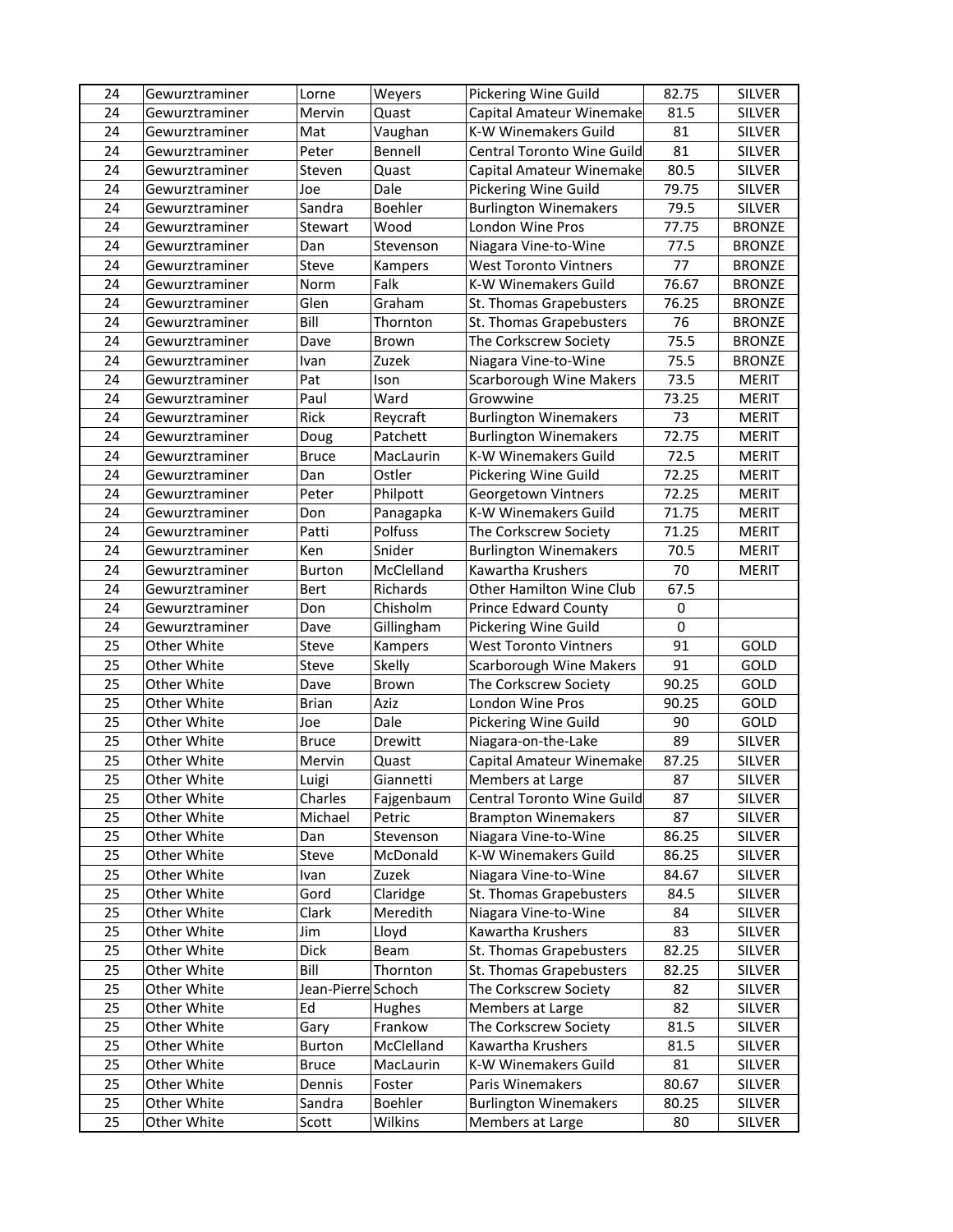| 25 | Other White | John          | Weil           | Winemasters                    | 79.25 | <b>BRONZE</b> |
|----|-------------|---------------|----------------|--------------------------------|-------|---------------|
| 25 | Other White | Ruthann       | Moore          | The Cambridge Club             | 79    | <b>BRONZE</b> |
| 25 | Other White | Ray           | Shier          | Georgetown Vintners            | 79    | <b>BRONZE</b> |
| 25 | Other White | Phil          | Bunn           | <b>Brampton Winemakers</b>     | 79    | <b>BRONZE</b> |
| 25 | Other White | Dan           | Montgomery     | The Corkscrew Society          | 78.75 | <b>BRONZE</b> |
| 25 | Other White | Craig         | Fleming        | <b>Scarborough Wine Makers</b> | 78.75 | <b>BRONZE</b> |
| 25 | Other White | Bernie        | Range          | <b>Grey T Fermenters</b>       | 78.5  | <b>BRONZE</b> |
| 25 | Other White | Michael       | Charlebois     | <b>Bytown Vintners</b>         | 78.5  | <b>BRONZE</b> |
| 25 | Other White | Stewart       | Wood           | London Wine Pros               | 78.25 | <b>BRONZE</b> |
| 25 | Other White | Norm          | Falk           | K-W Winemakers Guild           | 78.25 | <b>BRONZE</b> |
| 25 | Other White | Angelo        | Locilento      | Vinbon Wine Club               | 78    | <b>BRONZE</b> |
| 25 | Other White | Lorne         | Weyers         | Pickering Wine Guild           | 77.75 | <b>BRONZE</b> |
| 25 | Other White | Alan          | Johnson        | Niagara-on-the-Lake            | 77.5  | <b>BRONZE</b> |
| 25 | Other White | Tim           | White          | Winemasters                    | 77.25 | <b>BRONZE</b> |
| 25 | Other White | Mat           | Vaughan        | K-W Winemakers Guild           | 77    | <b>BRONZE</b> |
| 25 | Other White | Richard       | Caruso         | <b>Prince Edward County</b>    | 76.75 | <b>BRONZE</b> |
| 25 | Other White | Albert        | Gris           | Other Hamilton Wine Club       | 76.5  | <b>BRONZE</b> |
| 25 | Other White | Pat           | Ison           | <b>Scarborough Wine Makers</b> | 76.25 | <b>BRONZE</b> |
| 25 | Other White | Lorna         | Wong           | <b>Scarborough Wine Makers</b> | 76.25 | <b>BRONZE</b> |
| 25 | Other White | Calvin        | McDougall      | Paris Winemakers               | 76    | <b>BRONZE</b> |
| 25 | Other White | Glen          | Graham         | St. Thomas Grapebusters        | 74.25 | MERIT         |
| 25 | Other White | Jack          | Gootjes        | St. Thomas Grapebusters        | 73.75 | <b>MERIT</b>  |
| 25 | Other White | Dominic       | lerullo        | Lakeview Wine Club             | 73.5  | <b>MERIT</b>  |
| 25 | Other White | Patti         | Polfuss        | The Corkscrew Society          | 72.75 | <b>MERIT</b>  |
| 25 | Other White | Don           | Panagapka      | K-W Winemakers Guild           | 72.25 | <b>MERIT</b>  |
| 25 | Other White | John          | DeLagran       | Kawartha Krushers              | 69.5  | <b>MERIT</b>  |
| 25 | Other White | Mario         | De Liberato    | vinbon Wine Club               | 68.75 |               |
| 25 | Other White | Gerry         | Den Hartogh    | St. Thomas Grapebusters        | 68.5  |               |
| 25 | Other White | Jim           | Howes          | <b>Scarborough Wine Makers</b> | 67.5  |               |
| 25 | Other White | <b>Bruce</b>  | Smith          | Niagara-on-the-Lake            | 0     |               |
| 25 | Other White | Ken           | Snider         | <b>Burlington Winemakers</b>   | 0     |               |
| 25 | Other White | Rick          | Reycraft       | <b>Burlington Winemakers</b>   | 0     |               |
| 26 | White Blend | Steve         | Kampers        | <b>West Toronto Vintners</b>   | 91.25 | GOLD          |
| 26 | White Blend | Steven        | Quast          | Capital Amateur Winemake       | 90.5  | GOLD          |
| 26 | White Blend | Don           | Panagapka      | K-W Winemakers Guild           | 89.75 | GOLD          |
| 26 | White Blend | Steve         | McDonald       | K-W Winemakers Guild           | 86.25 | <b>SILVER</b> |
| 26 | White Blend | Bill          | Thornton       | St. Thomas Grapebusters        | 86    | <b>SILVER</b> |
| 26 | White Blend | Victor        | VanBeek        | Other Hamilton Wine Club       | 85.25 | <b>SILVER</b> |
| 26 | White Blend | Glen          | Graham         | St. Thomas Grapebusters        | 85    | SILVER        |
| 26 | White Blend | Clark         | Meredith       | Niagara Vine-to-Wine           | 83.5  | <b>SILVER</b> |
| 26 | White Blend | John          | DeLagran       | Kawartha Krushers              | 83.5  | <b>SILVER</b> |
| 26 | White Blend | Dan           | Stevenson      | Niagara Vine-to-Wine           | 83.25 | SILVER        |
| 26 | White Blend | Reg           | Jeffery        | London Wine Pros               | 83    | <b>SILVER</b> |
| 26 | White Blend | Gary          | Frankow        | The Corkscrew Society          | 82.33 | SILVER        |
| 26 | White Blend | <b>Bruce</b>  | MacLaurin      | K-W Winemakers Guild           | 81.25 | SILVER        |
| 26 | White Blend | Dave          | Brown          | The Corkscrew Society          | 81    | <b>SILVER</b> |
| 26 | White Blend | Stewart       | Wood           | London Wine Pros               | 81    | <b>SILVER</b> |
| 26 | White Blend | Ed            | Hughes         | Members at Large               | 80.67 | <b>SILVER</b> |
| 26 | White Blend | Dave          | <b>Beattie</b> | The Cambridge Club             | 80.25 | SILVER        |
| 26 | White Blend | <b>Burton</b> | McClelland     | Kawartha Krushers              | 80    | SILVER        |
| 26 | White Blend | Tim           | White          | Winemasters                    | 79    | <b>BRONZE</b> |
| 26 | White Blend | Joe           | Dale           | Pickering Wine Guild           | 79    | <b>BRONZE</b> |
| 26 | White Blend | Ken           | Snider         | <b>Burlington Winemakers</b>   | 78.67 | <b>BRONZE</b> |
| 26 | White Blend | <b>Bruce</b>  | Drewitt        | Niagara-on-the-Lake            | 78    | <b>BRONZE</b> |
| 26 | White Blend | Steve         | Skelly         | <b>Scarborough Wine Makers</b> | 77.5  | <b>BRONZE</b> |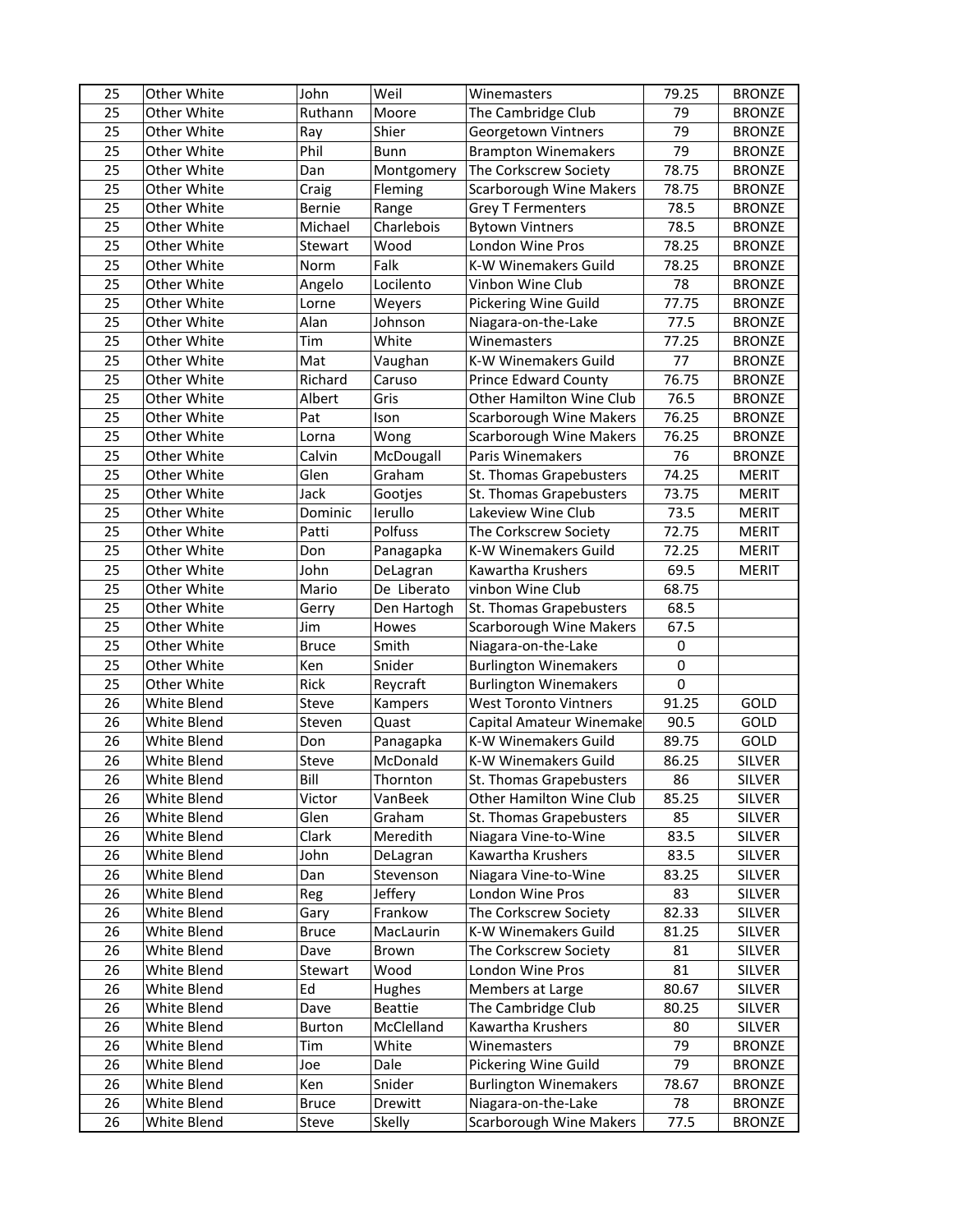| 26 | White Blend         | Patti              | Polfuss     | The Corkscrew Society             | 77    | <b>BRONZE</b> |
|----|---------------------|--------------------|-------------|-----------------------------------|-------|---------------|
| 26 | White Blend         | Peter              | Bennell     | <b>Central Toronto Wine Guild</b> | 77    | <b>BRONZE</b> |
| 26 | White Blend         | Tracy              | Cameron     | Vinbon Wine Club                  | 76.25 | <b>BRONZE</b> |
| 26 | White Blend         | Phil               | Bunn        | <b>Brampton Winemakers</b>        | 76    | <b>BRONZE</b> |
| 26 | White Blend         | Mat                | Vaughan     | K-W Winemakers Guild              | 74.25 | <b>MERIT</b>  |
| 26 | White Blend         | Norn               | Falk        | K-W Winemakers Guild              | 66.25 |               |
| 26 | White Blend         | Jim                | Howes       | <b>Scarborough Wine Makers</b>    | 0     |               |
| 41 | Red Bordeaux        | Ray                | Shier       | Georgetown Vintners               | 92.5  | GOLD          |
| 41 | Red Bordeaux        | Clark              | Meredith    | Niagara Vine-to-Wine              | 91    | GOLD          |
| 41 | Red Bordeaux        | Steve              | McDonald    | K-W Winemakers Guild              | 91    | GOLD          |
| 41 | Red Bordeaux        | Marco              | Locilento   | Vinbon Wine Club                  | 90.75 | GOLD          |
| 41 | Red Bordeaux        | Terry              | McCall      | Kawartha Krushers                 | 90.25 | GOLD          |
| 41 | Red Bordeaux        | <b>Bruce</b>       | MacLaurin   | K-W Winemakers Guild              | 87.75 | <b>SILVER</b> |
| 41 | Red Bordeaux        | Tino               | Montopoli   | Kawartha Krushers                 | 87.75 | <b>SILVER</b> |
| 41 | Red Bordeaux        | <b>Bert</b>        | Fenner      | Winemasters                       | 87.33 | <b>SILVER</b> |
| 41 | Red Bordeaux        | Joe                | Dale        | Pickering Wine Guild              | 87.25 | <b>SILVER</b> |
| 41 | <b>Red Bordeaux</b> | Kevin              | Watson      | Niagara-on-the-Lake               | 87.25 | <b>SILVER</b> |
| 41 | <b>Red Bordeaux</b> | Gary               | King        | <b>Burlington Winemakers</b>      | 86.5  | <b>SILVER</b> |
| 41 | <b>Red Bordeaux</b> | Don                | Panagapka   | K-W Winemakers Guild              | 86.25 | <b>SILVER</b> |
| 41 | Red Bordeaux        | Sebastian          | Hergott     | <b>West Toronto Vintners</b>      | 86    | <b>SILVER</b> |
| 41 | Red Bordeaux        | Klaus              | Asmus       | <b>Brampton Winemakers</b>        | 86    | <b>SILVER</b> |
| 41 | <b>Red Bordeaux</b> | Dick               | Clark       | Capital Amateur Winemake          | 85.67 | <b>SILVER</b> |
| 41 | Red Bordeaux        | Patti              | Polfuss     | The Corkscrew Society             | 85.5  | <b>SILVER</b> |
| 41 | Red Bordeaux        | Jeremy             | Fedorsen    | Lakeview Wine Club                | 85.5  | <b>SILVER</b> |
| 41 | Red Bordeaux        | Ann                | Morris      | Press Agents Wine Club            | 85    | <b>SILVER</b> |
| 41 | Red Bordeaux        | Maurice            | Bettelli    | Lakeview Wine Club                | 85    | <b>SILVER</b> |
| 41 | Red Bordeaux        | Mat                | Vaughan     | K-W Winemakers Guild              | 84.75 | <b>SILVER</b> |
| 41 | Red Bordeaux        | Jim                | Webster     | St. Thomas Grapebusters           | 84.5  | <b>SILVER</b> |
| 41 | Red Bordeaux        | John               | Vandermark  | Niagara Vine-to-Wine              | 84.5  | <b>SILVER</b> |
| 41 | Red Bordeaux        | Karen              | Mandryk     | Vinbon Wine Club                  | 84    | <b>SILVER</b> |
| 41 | Red Bordeaux        | Chris              | Bell        | St. Thomas Grapebusters           | 84    | SILVER        |
| 41 | Red Bordeaux        | Garry              | Turner      | South Coast Wine Club             | 84    | SILVER        |
| 41 | <b>Red Bordeaux</b> | Andreas            | Hofstaetter | <b>Bytown Vintners</b>            | 84    | SILVER        |
| 41 | Red Bordeaux        | Doug               | Sloane      | <b>Prince Edward County</b>       | 83.75 | SILVER        |
| 41 | Red Bordeaux        | Angelo             | Locilento   | Vinbon Wine Club                  | 83.5  | <b>SILVER</b> |
| 41 | Red Bordeaux        | Ken                | Clark       | Niagara Vine-to-Wine              | 83    | <b>SILVER</b> |
| 41 | Red Bordeaux        | John               | Ciardullo   | Lakeview Wine Club                | 83    | SILVER        |
| 41 | Red Bordeaux        | Sandra             | Boehler     | <b>Burlington Winemakers</b>      | 83    | <b>SILVER</b> |
| 41 | Red Bordeaux        | Michael            | Petric      | <b>Brampton Winemakers</b>        | 83    | SILVER        |
| 41 | Red Bordeaux        | Jean-Pierre Schoch |             | The Corkscrew Society             | 82.75 | SILVER        |
| 41 | Red Bordeaux        | Scott              | Wilkins     | Members at Large                  | 82.75 | SILVER        |
| 41 | Red Bordeaux        | Paul               | Ward        | Growwine                          | 82.75 | SILVER        |
| 41 | Red Bordeaux        | Steve              | Kampers     | <b>West Toronto Vintners</b>      | 82.5  | SILVER        |
| 41 | Red Bordeaux        | Dave               | Beattie     | The Cambridge Club                | 82.5  | SILVER        |
| 41 | Red Bordeaux        | Dick               | Beam        | St. Thomas Grapebusters           | 82.25 | SILVER        |
| 41 | Red Bordeaux        | Glen               | Graham      | St. Thomas Grapebusters           | 82.25 | SILVER        |
| 41 | Red Bordeaux        | Dan                | Stevenson   | Niagara Vine-to-Wine              | 82.25 | SILVER        |
| 41 | Red Bordeaux        | Brian              | Aziz        | London Wine Pros                  | 82.25 | SILVER        |
| 41 | Red Bordeaux        | John               | Dunlop      | <b>Humber Valley Vintners</b>     | 82.25 | <b>SILVER</b> |
| 41 | Red Bordeaux        | Lino               | Della Motta | Vinbon Wine Club                  | 82    | SILVER        |
| 41 | Red Bordeaux        | Stewart            | Wood        | London Wine Pros                  | 82    | SILVER        |
| 41 | Red Bordeaux        | Bill               | Thornton    | St. Thomas Grapebusters           | 81.75 | <b>SILVER</b> |
| 41 | Red Bordeaux        | Dave               | Gillingham  | Pickering Wine Guild              | 81.75 | SILVER        |
| 41 | Red Bordeaux        | Mike               | Hodson      | Central Toronto Wine Guild        | 81.75 | <b>SILVER</b> |
| 41 | Red Bordeaux        | Michael            | Charlebois  | <b>Bytown Vintners</b>            | 81.75 | SILVER        |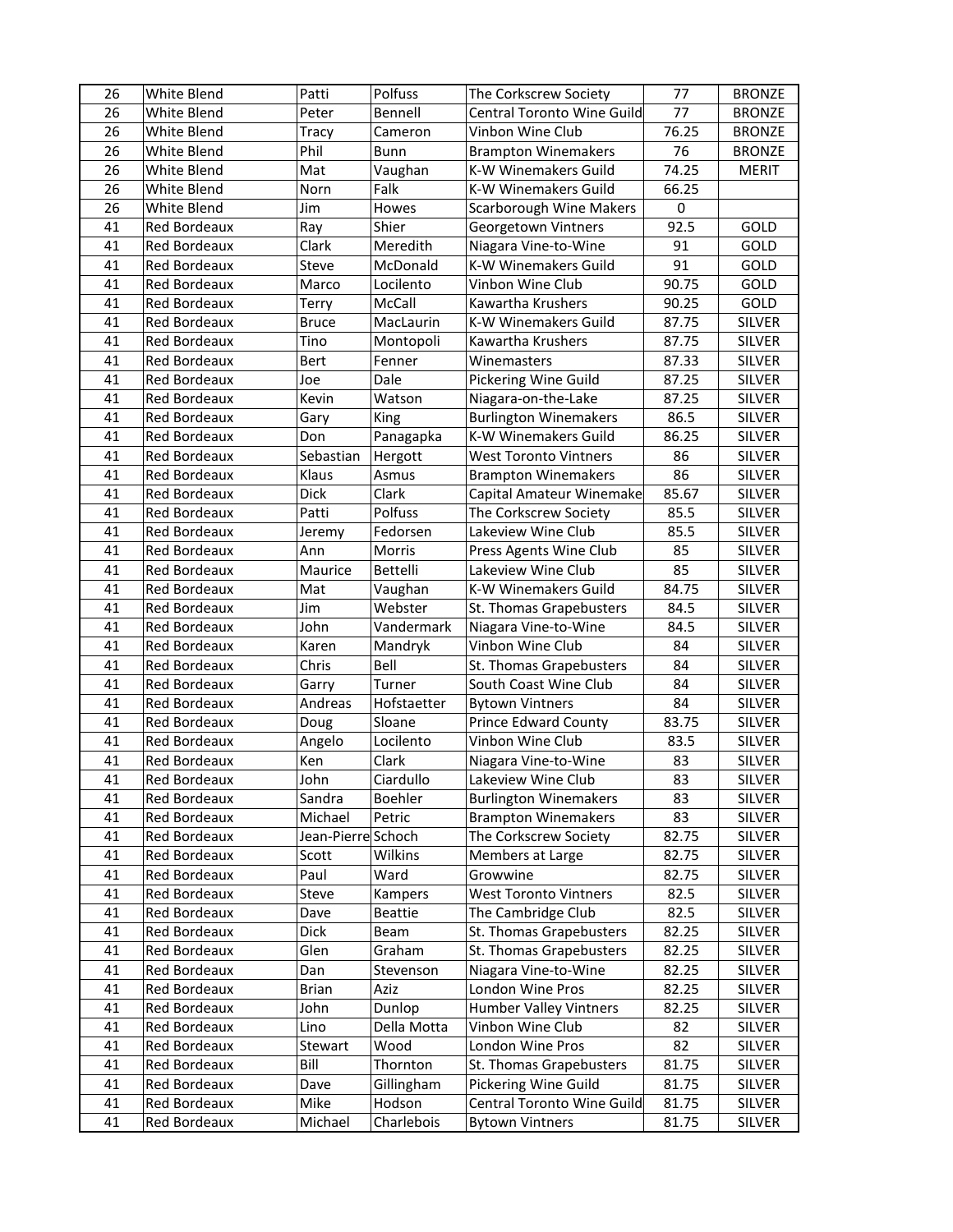| 41 | Red Bordeaux        | Angelo       | Stillo        | <b>Brampton Winemakers</b>     | 81.75 | <b>SILVER</b> |
|----|---------------------|--------------|---------------|--------------------------------|-------|---------------|
| 41 | Red Bordeaux        | Dave         | Bell          | Aurora Wine Circle             | 81.75 | <b>SILVER</b> |
| 41 | Red Bordeaux        | Jim          | Lloyd         | Kawartha Krushers              | 81.67 | <b>SILVER</b> |
| 41 | Red Bordeaux        | Alan         | Johnson       | Niagara-on-the-Lake            | 81.5  | <b>SILVER</b> |
| 41 | Red Bordeaux        | Ed           | <b>Hughes</b> | Members at Large               | 81.5  | <b>SILVER</b> |
| 41 | Red Bordeaux        | John         | Agate         | Niagara Vine-to-Wine           | 81.33 | <b>SILVER</b> |
| 41 | Red Bordeaux        | Dan          | Montgomery    | The Corkscrew Society          | 81.25 | <b>SILVER</b> |
| 41 | <b>Red Bordeaux</b> | Pete         | Mason         | K-W Winemakers Guild           | 81.25 | SILVER        |
| 41 | Red Bordeaux        | Bert         | Richards      | Other Hamilton Wine Club       | 81    | <b>SILVER</b> |
| 41 | Red Bordeaux        | Mark         | Millar        | Members at Large               | 81    | <b>SILVER</b> |
| 41 | Red Bordeaux        | Carlos       | Ricalde       | Pickering Wine Guild           | 80.75 | <b>SILVER</b> |
| 41 | Red Bordeaux        | Reg          | Jeffery       | London Wine Pros               | 80.75 | <b>SILVER</b> |
| 41 | Red Bordeaux        | Tom          | Wood          | <b>Humber Valley Vintners</b>  | 80.75 | <b>SILVER</b> |
| 41 | <b>Red Bordeaux</b> | Clive        | Woolner       | The Corkscrew Society          | 80.5  | <b>SILVER</b> |
| 41 | Red Bordeaux        | Steve        | Skelly        | <b>Scarborough Wine Makers</b> | 80.5  | <b>SILVER</b> |
| 41 | Red Bordeaux        | Norm         | Fallk         | K-W Winemakers Guild           | 80.5  | <b>SILVER</b> |
| 41 | Red Bordeaux        | Doug         | Patchett      | <b>Burlington Winemakers</b>   | 80.5  | <b>SILVER</b> |
| 41 | Red Bordeaux        | Werner       | Lichtenberger | Other Hamilton Wine Club       | 80.25 | <b>SILVER</b> |
| 41 | Red Bordeaux        | Wayne        | Dumanski      | Niagara Vine-to-Wine           | 79.5  | <b>SILVER</b> |
| 41 | Red Bordeaux        | lan          | Short         | <b>Humber Valley Vintners</b>  | 78.75 | <b>BRONZE</b> |
| 41 | Red Bordeaux        | Richard      | Jefferson     | Pickering Wine Guild           | 78.5  | <b>BRONZE</b> |
| 41 | Red Bordeaux        | Rob          | Boniface      | Lakeview Wine Club             | 78.5  | <b>BRONZE</b> |
| 41 | Red Bordeaux        | Marilyn      | Walters       | Members at Large               | 78.33 | <b>BRONZE</b> |
| 41 | Red Bordeaux        | Manny        | Arruda        | Lakeview Wine Club             | 78.25 | <b>BRONZE</b> |
| 41 | Red Bordeaux        | Ken          | Morin         | Capital Amateur Winemake       | 78.25 | <b>BRONZE</b> |
| 41 | Red Bordeaux        | Jim          | Howes         | <b>Scarborough Wine Makers</b> | 78    | <b>BRONZE</b> |
| 41 | Red Bordeaux        | <b>Brian</b> | Williams      | Niagara Vine-to-Wine           | 78    | <b>BRONZE</b> |
| 41 | Red Bordeaux        | Bill         | Peters        | Niagara Vine-to-Wine           | 77.75 | <b>BRONZE</b> |
| 41 | Red Bordeaux        | Don          | Osmond        | Georgetown Vintners            | 77.67 | <b>BRONZE</b> |
| 41 | Red Bordeaux        | Stan         | Wrobel        | St. Thomas Grapebusters        | 77.5  | <b>BRONZE</b> |
| 41 | Red Bordeaux        | Wayne        | Martin        | Capital Amateur Winemake       | 77.5  | <b>BRONZE</b> |
| 41 | <b>Red Bordeaux</b> | George       | Bethune       | Niagara-on-the-Lake            | 77.25 | <b>BRONZE</b> |
| 41 | <b>Red Bordeaux</b> | Pat          | Godin         | <b>Grey T Fermenters</b>       | 77.25 | <b>BRONZE</b> |
| 41 | Red Bordeaux        | Horst        | Hofmann       | Winemasters                    | 77    | <b>BRONZE</b> |
| 41 | Red Bordeaux        | John         | Surmachynski  | Press Agents Wine Club         | 77    | <b>BRONZE</b> |
| 41 | Red Bordeaux        | Dan          | Ostler        | Pickering Wine Guild           | 76.75 | <b>BRONZE</b> |
| 41 | Red Bordeaux        | Wayne        | Dodd          | Aurora Wine Circle             | 76.75 | <b>BRONZE</b> |
| 41 | Red Bordeaux        | Dennis       | Foster        | Paris Winemakers               | 76.5  | <b>BRONZE</b> |
| 41 | Red Bordeaux        | Lorne        | Weyers        | Pickering Wine Guild           | 76.33 | <b>BRONZE</b> |
| 41 | Red Bordeaux        | Ivan         | Zuzek         | Niagara Vine-to-Wine           | 76.25 | <b>BRONZE</b> |
| 41 | Red Bordeaux        | Gerry        | Den Hartogh   | St. Thomas Grapebusters        | 75.75 | <b>BRONZE</b> |
| 41 | Red Bordeaux        | <b>Bruce</b> | Smith         | Niagara-on-the-Lake            | 75.75 | <b>BRONZE</b> |
| 41 | Red Bordeaux        | Ken          | Snider        | <b>Burlington Winemakers</b>   | 75.5  | <b>BRONZE</b> |
| 41 | Red Bordeaux        | John         | Peters        | <b>West Toronto Vintners</b>   | 75.25 | <b>BRONZE</b> |
| 41 | Red Bordeaux        | Peter        | Gatto         | Lakeview Wine Club             | 74.25 | <b>MERIT</b>  |
| 41 | Red Bordeaux        | Jack         | Gootjes       | St. Thomas Grapebusters        | 73.75 | <b>MERIT</b>  |
| 41 | Red Bordeaux        | Michael      | East          | <b>Humber Valley Vintners</b>  | 73.75 | <b>MERIT</b>  |
| 41 | Red Bordeaux        | Albert       | Gris          | Other Hamilton Wine Club       | 73.25 | <b>MERIT</b>  |
| 41 | Red Bordeaux        | Victor       | VanBeek       | Other Hamilton Wine Club       | 72.75 | <b>MERIT</b>  |
| 41 | Red Bordeaux        | Herb         | Taylor        | South Coast Wine Club          | 71.5  | <b>MERIT</b>  |
| 41 | Red Bordeaux        | Philip       | Morris        | Press Agents Wine Club         | 71.33 | <b>MERIT</b>  |
| 41 | Red Bordeaux        | Jim          | Fairman       | The Corkscrew Society          | 69    |               |
| 41 | Red Bordeaux        | Greg         | Paget         | <b>West Toronto Vintners</b>   | 68.75 |               |
| 41 | Red Bordeaux        | Nyal         | Hope          | Aurora Wine Circle             | 68.75 |               |
| 41 | Red Bordeaux        | Sheila       | Lauzon        | Winemasters                    | 0     |               |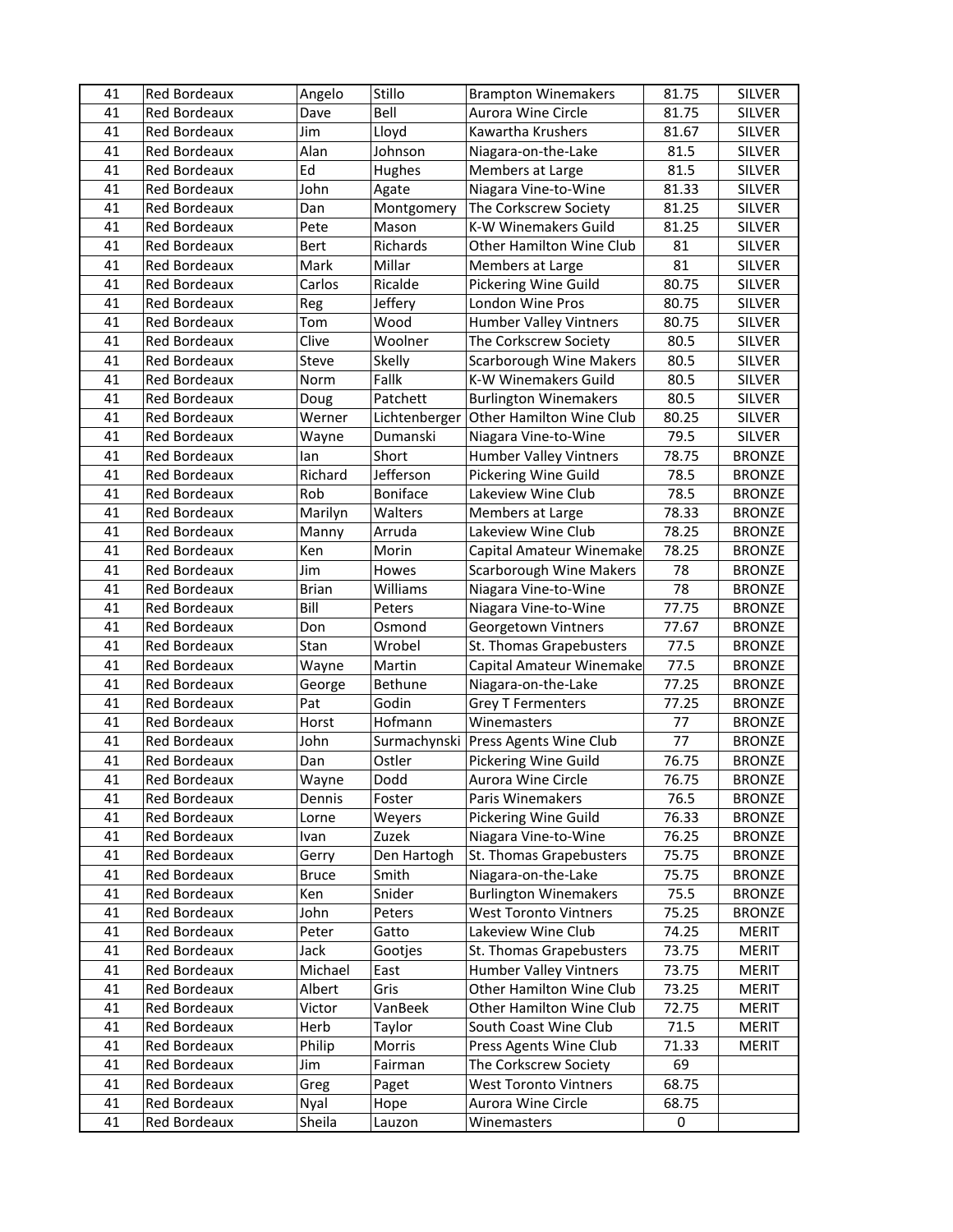| 41 | Red Bordeaux  | Pavel         | Varadinek  | Niagara-on-the-Lake           | 0     |               |
|----|---------------|---------------|------------|-------------------------------|-------|---------------|
| 42 | Pinot/Gamay   | <b>Bruce</b>  | MacLaurin  | K-W Winemakers Guild          | 91.5  | GOLD          |
| 42 | Pinot/Gamay   | <b>Burton</b> | McClelland | Kawartha Krushers             | 87.5  | <b>SILVER</b> |
| 42 | Pinot/Gamay   | Manny         | Arruda     | Lakeview Wine Club            | 86.5  | <b>SILVER</b> |
| 42 | Pinot/Gamay   | Dan           | Montgomery | The Corkscrew Society         | 85.75 | <b>SILVER</b> |
| 42 | Pinot/Gamay   | Steve         | McDonald   | K-W Winemakers Guild          | 85    | <b>SILVER</b> |
| 42 | Pinot/Gamay   | Marilyn       | Walters    | Members at Large              | 84.67 | <b>SILVER</b> |
| 42 | Pinot/Gamay   | Ed            | Hughes     | Members at Large              | 84.5  | <b>SILVER</b> |
| 42 | Pinot/Gamay   | Stewart       | Wood       | London Wine Pros              | 84.25 | <b>SILVER</b> |
| 42 | Pinot/Gamay   | Christa       | Stehle     | <b>Brampton Winemakers</b>    | 84.25 | SILVER        |
| 42 | Pinot/Gamay   | <b>Brian</b>  | Douglas    | Aurora Wine Circle            | 84.25 | SILVER        |
| 42 | Pinot/Gamay   | Emile         | Thibault   | St. Thomas Grapebusters       | 84    | SILVER        |
| 42 | Pinot/Gamay   | Sandra        | Boehler    | <b>Burlington Winemakers</b>  | 83    | SILVER        |
| 42 | Pinot/Gamay   | Michael       | Charlebois | <b>Bytown Vintners</b>        | 82.5  | <b>SILVER</b> |
| 42 | Pinot/Gamay   | Steve         | Kampers    | <b>West Toronto Vintners</b>  | 82    | <b>SILVER</b> |
| 42 | Pinot/Gamay   | Jim           | Lloyd      | Kawartha Krushers             | 82    | <b>SILVER</b> |
| 42 | Pinot/Gamay   | John          | Agate      | Niagara Vine-to-Wine          | 81.75 | <b>SILVER</b> |
| 42 | Pinot/Gamay   | <b>Dick</b>   | Beam       | St. Thomas Grapebusters       | 81.5  | <b>SILVER</b> |
| 42 | Pinot/Gamay   | Richard       | Caruso     | <b>Prince Edward County</b>   | 81    | <b>SILVER</b> |
| 42 | Pinot/Gamay   | John          | DeLagran   | Kawartha Krushers             | 80.25 | <b>SILVER</b> |
| 42 | Pinot/Gamay   | Bill          | Thornton   | St. Thomas Grapebusters       | 80    | <b>SILVER</b> |
| 42 | Pinot/Gamay   | Mark          | Millar     | Members at Large              | 79.25 | <b>BRONZE</b> |
| 42 | Pinot/Gamay   | Tom           | Wood       | <b>Humber Valley Vintners</b> | 79.25 | <b>BRONZE</b> |
| 42 | Pinot/Gamay   | Albert        | Gris       | Other Hamilton Wine Club      | 79    | <b>BRONZE</b> |
| 42 | Pinot/Gamay   | George        | Huckalo    | Niagara Vine-to-Wine          | 79    | <b>BRONZE</b> |
| 42 | Pinot/Gamay   | <b>Bruce</b>  | Drewitt    | Niagara-on-the-Lake           | 78.75 | <b>BRONZE</b> |
| 42 | Pinot/Gamay   | <b>Brian</b>  | Aziz       | London Wine Pros              | 78.75 | <b>BRONZE</b> |
| 42 | Pinot/Gamay   | Greg          | Paget      | <b>West Toronto Vintners</b>  | 78.5  | <b>BRONZE</b> |
| 42 | Pinot/Gamay   | Norm          | Falk       | K-W Winemakers Guild          | 78.5  | <b>BRONZE</b> |
| 42 | Pinot/Gamay   | Paul          | Ward       | Growwine                      | 78.25 | <b>BRONZE</b> |
| 42 | Pinot/Gamay   | Glen          | Graham     | St. Thomas Grapebusters       | 77.75 | <b>BRONZE</b> |
| 42 | Pinot/Gamay   | Clive         | Woolner    | The Corkscrew Society         | 76.75 | <b>BRONZE</b> |
| 42 | Pinot/Gamay   | Karen         | Mandryk    | Vinbon Wine Club              | 75    | <b>BRONZE</b> |
| 42 | Pinot/Gamay   | Victor        | VanBeek    | Other Hamilton Wine Club      | 75    | <b>BRONZE</b> |
| 42 | Pinot/Gamay   |               |            | Pickering Wine Guild          | 74.75 | <b>BRONZE</b> |
| 42 | Pinot/Gamay   | Lorne         | Weyers     |                               | 74.25 | <b>MERIT</b>  |
|    |               | George        | Bethune    | Niagara-on-the-Lake           |       |               |
| 42 | Pinot/Gamay   | Richard       | Jefferson  | Pickering Wine Guild          | 74    | MERIT         |
| 42 | Pinot/Gamay   | Marco         | Locilento  | Vinbon Wine Club              | 72.5  | <b>MERIT</b>  |
| 42 | Pinot/Gamay   | Philip        | Morris     | Press Agents Wine Club        | 72    | <b>MERIT</b>  |
| 42 | Pinot/Gamay   | Clark         | Meredith   | Niagara Vine-to-Wine          | 72    | <b>MERIT</b>  |
| 42 | Pinot/Gamay   | Rick          | Reycraft   | <b>Burlington Winemakers</b>  | 0     |               |
| 43 | Red Non Vinif | Bill          | Thornton   | St. Thomas Grapebusters       | 87.5  | SILVER        |
| 43 | Red Non Vinif | Scott         | Wilkins    | Members at Large              | 87    | <b>SILVER</b> |
| 43 | Red Non Vinif | <b>Brian</b>  | Williams   | Niagara Vine-to-Wine          | 86.75 | <b>SILVER</b> |
| 43 | Red Non Vinif | Burton        | McClelland | Kawartha Krushers             | 85.67 | <b>SILVER</b> |
| 43 | Red Non Vinif | Ed            | Hughes     | Members at Large              | 85.5  | SILVER        |
| 43 | Red Non Vinif | Steve         | McDonald   | K-W Winemakers Guild          | 84    | SILVER        |
| 43 | Red Non Vinif | Don           | Mcleod     | Winemasters                   | 82    | SILVER        |
| 43 | Red Non Vinif | Wayne         | Dumanski   | Niagara Vine-to-Wine          | 80.75 | SILVER        |
| 43 | Red Non Vinif | Klaus         | Asmus      | <b>Brampton Winemakers</b>    | 80.75 | SILVER        |
| 43 | Red Non Vinif | Albert        | Gris       | Other Hamilton Wine Club      | 80.25 | SILVER        |
| 43 | Red Non Vinif | Dan           | Stevenson  | Niagara Vine-to-Wine          | 80    | <b>SILVER</b> |
| 43 | Red Non Vinif | Jarmo         | Saari      | Growwine                      | 80    | SILVER        |
| 43 | Red Non Vinif | Keith         | Hindley    | St. Thomas Grapebusters       | 79.5  | <b>SILVER</b> |
|    | Red Non Vinif |               |            | Lakeview Wine Club            | 78.5  | <b>BRONZE</b> |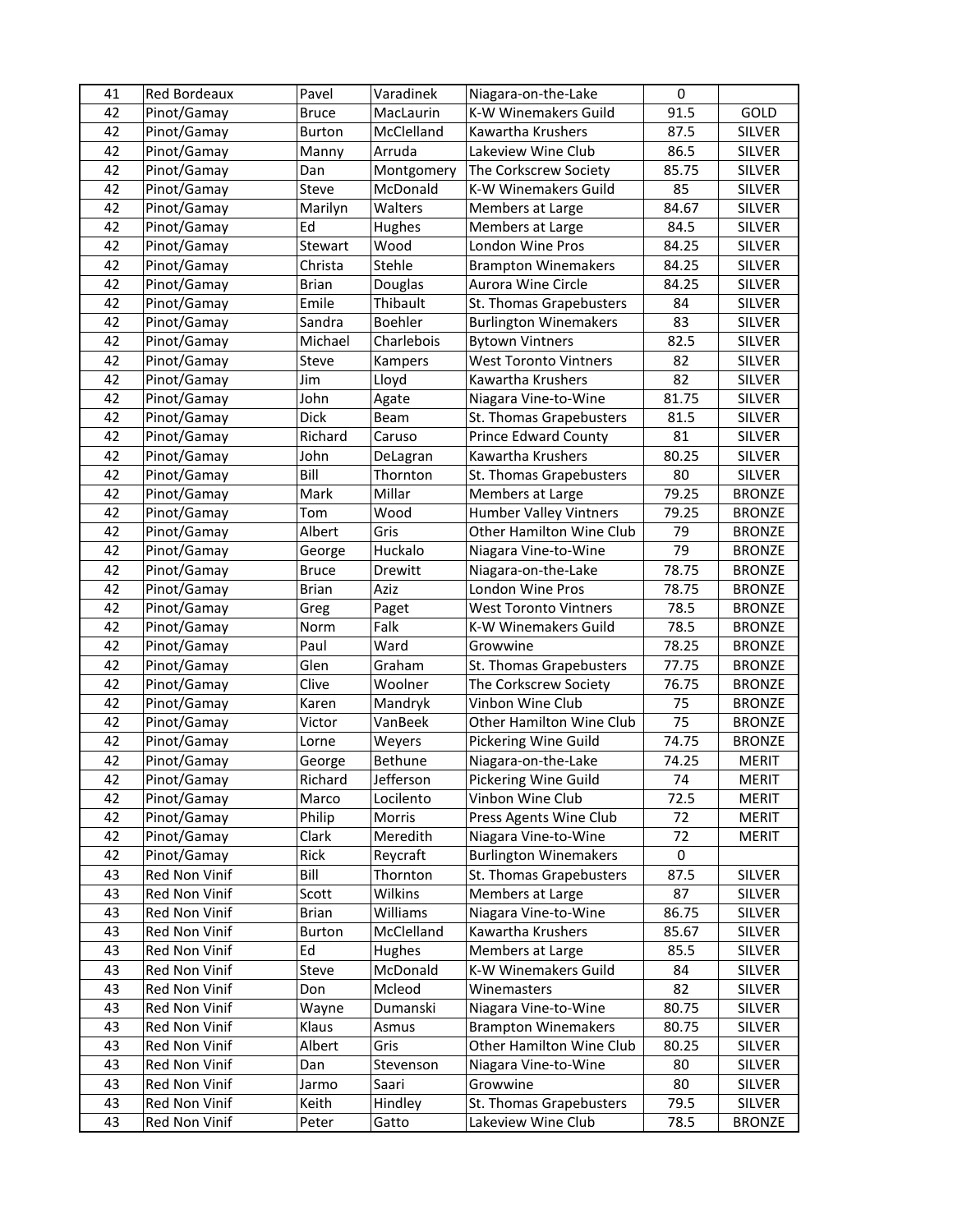| 43 | Red Non Vinif        | Rick         | Reycraft      | <b>Burlington Winemakers</b>   | 78.25     | <b>BRONZE</b> |
|----|----------------------|--------------|---------------|--------------------------------|-----------|---------------|
| 43 | Red Non Vinif        | Jack         | Gootjes       | St. Thomas Grapebusters        | 78        | <b>BRONZE</b> |
| 43 | <b>Red Non Vinif</b> | Victor       | VanBeek       | Other Hamilton Wine Club       | 78        | <b>BRONZE</b> |
| 43 | Red Non Vinif        | Don          | Panagapka     | K-W Winemakers Guild           | 78        | <b>BRONZE</b> |
| 43 | Red Non Vinif        | Brian        | Aziz          | London Wine Pros               | 75        | <b>BRONZE</b> |
| 43 | Red Non Vinif        | Lorne        | Weyers        | Pickering Wine Guild           | 74.67     | <b>BRONZE</b> |
| 43 | Red Non Vinif        | Emile        | Thibault      | St. Thomas Grapebusters        | 72.5      | <b>MERIT</b>  |
| 43 | Red Non Vinif        | Glen         | Graham        | St. Thomas Grapebusters        | 71        | <b>MERIT</b>  |
| 43 | Red Non Vinif        | Dean         | Anderson      | Other Hamilton Wine Club       | 0         |               |
| 44 | Red Rhone            | <b>Brian</b> | Aziz          | London Wine Pros               | 91        | GOLD          |
| 44 | <b>Red Rhone</b>     | Steve        | McDonald      | K-W Winemakers Guild           | 90.25     | GOLD          |
| 44 | Red Rhone            | Jim          | Lloyd         | Kawartha Krushers              | 87.5      | <b>SILVER</b> |
| 44 | Red Rhone            | Gord         | Claridge      | St. Thomas Grapebusters        | 87        | <b>SILVER</b> |
| 44 | Red Rhone            | Dan          | Montgomery    | The Corkscrew Society          | 86        | <b>SILVER</b> |
| 44 | Red Rhone            | Wayne        | Dodd          | Aurora Wine Circle             | 86        | <b>SILVER</b> |
| 44 | Red Rhone            | Lorna        | Wong          | <b>Scarborough Wine Makers</b> | 85.67     | <b>SILVER</b> |
| 44 | <b>Red Rhone</b>     | <b>Bruce</b> | MacLaurin     | K-W Winemakers Guild           | 85.5      | <b>SILVER</b> |
| 44 | <b>Red Rhone</b>     | John         | DeLagran      | Kawartha Krushers              | 85.5      | <b>SILVER</b> |
| 44 | Red Rhone            | Michael      | Charlebois    | <b>Bytown Vintners</b>         | 85.25     | <b>SILVER</b> |
| 44 | <b>Red Rhone</b>     | <b>Steve</b> | Kampers       | <b>West Toronto Vintners</b>   | 85        | <b>SILVER</b> |
| 44 | <b>Red Rhone</b>     | <b>Dick</b>  | Clark         | Capital Amateur Winemake       | 84.5      | <b>SILVER</b> |
| 44 | Red Rhone            | Doug         | Sloane        | Prince Edward County           | 83.5      | <b>SILVER</b> |
| 44 | <b>Red Rhone</b>     | Richard      | Jefferson     | Pickering Wine Guild           | 83.5      | <b>SILVER</b> |
| 44 | <b>Red Rhone</b>     | Burton       | McClelland    | Kawartha Krushers              | 83.33     | <b>SILVER</b> |
| 44 | <b>Red Rhone</b>     | Emile        | Thibault      | St. Thomas Grapebusters        | 82.25     | <b>SILVER</b> |
| 44 | Red Rhone            | Bert         | Richards      | Other Hamilton Wine Club       | 82.25     | <b>SILVER</b> |
| 44 | <b>Red Rhone</b>     | Luigi        | Giannetti     | Members at Large               | 82        | <b>SILVER</b> |
| 44 | <b>Red Rhone</b>     | Bruce        | Smith         | Niagara-on-the-Lake            | 81.75     | <b>SILVER</b> |
| 44 | <b>Red Rhone</b>     | John         | Caldeira      | Lakeview Wine Club             | 81.75     | <b>SILVER</b> |
| 44 | <b>Red Rhone</b>     | Ray          | Shier         | Georgetown Vintners            | 81.5      | <b>SILVER</b> |
| 44 | Red Rhone            | Don          | Panagapka     | K-W Winemakers Guild           | 81        | <b>SILVER</b> |
| 44 | Red Rhone            | Jeremy       | Fedorsen      | Lakeview Wine Club             | 80.67     | <b>SILVER</b> |
| 44 | Red Rhone            | Dave         | <b>Beatie</b> | The Cambridge Club             | 80.5      | <b>SILVER</b> |
| 44 | Red Rhone            | <b>Steve</b> | Skelly        | <b>Scarborough Wine Makers</b> | 80.33     | <b>SILVER</b> |
| 44 | Red Rhone            | Joe          | Dale          | Pickering Wine Guild           | 80.25     | <b>SILVER</b> |
| 44 | Red Rhone            | Norm         | Falk          | K-W Winemakers Guild           | 79.25     | <b>BRONZE</b> |
| 44 | Red Rhone            | Mat          | Vaughan       | K-W Winemakers Guild           | 78.75     | <b>BRONZE</b> |
| 44 | Red Rhone            | Lorne        | Weyers        | Pickering Wine Guild           | 78.67     | <b>BRONZE</b> |
| 44 | Red Rhone            | Bill         | Peters        | Niagara Vine-to-Wine           | 78.67     | <b>BRONZE</b> |
| 44 | Red Rhone            | Angelo       | Locilento     | Vinbon Wine Club               | 78.5      | <b>BRONZE</b> |
| 44 | Red Rhone            | Jack         | Gootjes       | St. Thomas Grapebusters        | 78.25     | <b>BRONZE</b> |
| 44 | Red Rhone            | Bernie       | Range         | <b>Grey T Fermenters</b>       | 77.5      | <b>BRONZE</b> |
| 44 | <b>Red Rhone</b>     | Chris        | Bell          | St. Thomas Grapebusters        | 77.25     | <b>BRONZE</b> |
| 44 | Red Rhone            | John         | Surmachynski  | Press Agents Wine Club         | 76.67     | <b>BRONZE</b> |
| 44 | Red Rhone            | lan          | Short         | Humber Valley Vintners         | 75.5      | <b>BRONZE</b> |
| 44 | <b>Red Rhone</b>     | Pat          | Ison          | <b>Scarborough Wine Makers</b> | 74.5      | <b>BRONZE</b> |
| 44 | Red Rhone            | Peter        | Philpott      | Georgetown Vintners            | 73        | <b>MERIT</b>  |
| 44 | Red Rhone            | Tom          | Wood          | <b>Humber Valley Vintners</b>  | $\pmb{0}$ |               |
| 45 | Other Red            | Burton       | McClelland    | Kawartha Krushers              | 91.25     | GOLD          |
| 45 | Other Red            | Rob          | Boniface      | Lakeview Wine Club             | 90.67     | GOLD          |
| 45 | Other Red            | Brian        | Aziz          | London Wine Pros               | 90.5      | GOLD          |
| 45 | Other Red            | <b>Bruce</b> | MacLaurin     | K-W Winemakers Guild           | 90.5      | GOLD          |
| 45 | Other Red            | Sheila       | Lauzon        | Winemasters                    | 86.75     | SILVER        |
| 45 | Other Red            | Michael      | Charlebois    | <b>Bytown Vintners</b>         | 86.75     | <b>SILVER</b> |
| 45 | Other Red            | Doug         | Sloane        | Prince Edward County           | 86        | <b>SILVER</b> |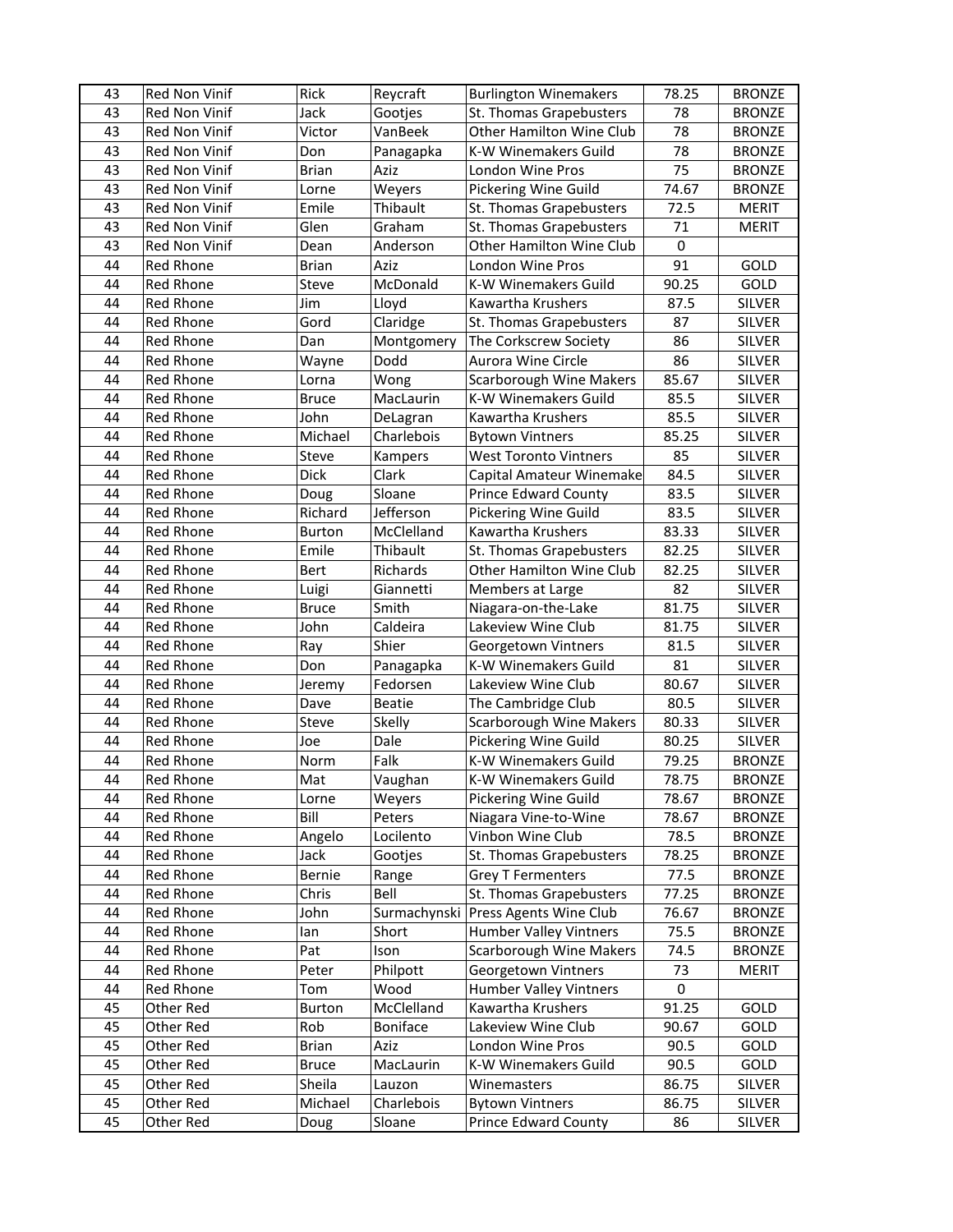| 45 | Other Red | Norm          | Falk          | K-W Winemakers Guild           | 85.5  | <b>SILVER</b> |
|----|-----------|---------------|---------------|--------------------------------|-------|---------------|
| 45 | Other Red | Glen          | Graham        | St. Thomas Grapebusters        | 84    | <b>SILVER</b> |
| 45 | Other Red | Dave          | Gillingham    | Pickering Wine Guild           | 84    | <b>SILVER</b> |
| 45 | Other Red | Ted           | Loughead      | <b>Grey T Fermenters</b>       | 83.25 | <b>SILVER</b> |
| 45 | Other Red | Manny         | Arruda        | Lakeview Wine Club             | 82.75 | <b>SILVER</b> |
| 45 | Other Red | Steve         | McDonald      | K-W Winemakers Guild           | 82.75 | <b>SILVER</b> |
| 45 | Other Red | Marco         | Locilento     | Vinbon Wine Club               | 82.5  | SILVER        |
| 45 | Other Red | Stan          | Wrobel        | St. Thomas Grapebusters        | 82.25 | SILVER        |
| 45 | Other Red | Luigi         | Giannetti     | Members at Large               | 82.25 | <b>SILVER</b> |
| 45 | Other Red | Paul          | Wallace       | <b>Prince Edward County</b>    | 81.75 | <b>SILVER</b> |
| 45 | Other Red | <b>Bruce</b>  | Drewitt       | Niagara-on-the-Lake            | 81.67 | <b>SILVER</b> |
| 45 | Other Red | Tim           | White         | Winemasters                    | 81    | <b>SILVER</b> |
| 45 | Other Red | Greg          | Paget         | <b>West Toronto Vintners</b>   | 81    | SILVER        |
| 45 | Other Red | Bill          | Thornton      | St. Thomas Grapebusters        | 81    | SILVER        |
| 45 | Other Red | Jim           | Brown         | <b>Grey T Fermenters</b>       | 81    | <b>SILVER</b> |
| 45 | Other Red | Sandra        | Boehler       | <b>Burlington Winemakers</b>   | 81    | <b>SILVER</b> |
| 45 | Other Red | Lorne         | Weyers        | Pickering Wine Guild           | 80.75 | <b>SILVER</b> |
| 45 | Other Red | Maurice       | Bettelli      | Lakeview Wine Club             | 80.5  | <b>SILVER</b> |
| 45 | Other Red | Dave          | <b>Beatie</b> | The Cambridge Club             | 79.75 | SILVER        |
| 45 | Other Red | Don           | Panagapka     | K-W Winemakers Guild           | 78.25 | <b>BRONZE</b> |
| 45 | Other Red | Ross          | Partridge     | Central Toronto Wine Guild     | 78.25 | <b>BRONZE</b> |
| 45 | Other Red | Patti         | Polfuss       | The Corkscrew Society          | 78    | <b>BRONZE</b> |
| 45 | Other Red | Philip        | Morris        | Press Agents Wine Club         | 77.75 | <b>BRONZE</b> |
| 45 | Other Red | Dan           | Ostler        | Pickering Wine Guild           | 77.75 | <b>BRONZE</b> |
| 45 | Other Red | John          | Romaniuk      | Aurora Wine Circle             | 77.75 | <b>BRONZE</b> |
| 45 | Other Red | Klaus         | Asmus         | <b>Brampton Winemakers</b>     | 77.33 | <b>BRONZE</b> |
| 45 | Other Red | Emile         | Thibault      | St. Thomas Grapebusters        | 77    | <b>BRONZE</b> |
| 45 | Other Red | Phil          | <b>Bunn</b>   | <b>Brampton Winemakers</b>     | 76.67 | <b>BRONZE</b> |
| 45 | Other Red | Jack          | Reichman      | Aurora Wine Circle             | 76.67 | <b>BRONZE</b> |
| 45 | Other Red | Lorna         | Wong          | <b>Scarborough Wine Makers</b> | 76.5  | <b>BRONZE</b> |
| 45 | Other Red | John          | Caldeira      | Lakeview Wine Club             | 76.25 | <b>BRONZE</b> |
| 45 | Other Red | Victor        | VanBeek       | Other Hamilton Wine Club       | 75.5  | <b>BRONZE</b> |
| 45 | Other Red | Ivan          | Zuzek         | Niagara Vine-to-Wine           | 75    | <b>BRONZE</b> |
| 45 | Other Red | Sandra        | Payne         | Paris Winemakers               | 74.5  | <b>BRONZE</b> |
| 45 | Other Red | Mariusz       | Gorzynski     | Pickering Wine Guild           | 74    | <b>MERIT</b>  |
| 45 | Other Red | Mat           | Vaughan       | K-W Winemakers Guild           | 74    | <b>MERIT</b>  |
| 45 | Other Red | Nyal          | Hope          | Aurora Wine Circle             | 73.75 | <b>MERIT</b>  |
| 45 | Other Red | Rob           | Fukudome      | K-W Winemakers Guild           | 72.5  | <b>MERIT</b>  |
| 45 | Other Red | Steve         | Kampers       | <b>West Toronto Vintners</b>   | 72    | <b>MERIT</b>  |
| 45 | Other Red | Joe           | Dale          | Pickering Wine Guild           | 72    | <b>MERIT</b>  |
| 45 | Other Red | Dominic       | lerullo       | Lakeview Wine Club             | 71.33 | <b>MERIT</b>  |
| 45 | Other Red | Dan           | Stevenson     | Niagara Vine-to-Wine           | 68    |               |
| 45 | Other Red | Stewart       | Wood          | London Wine Pros               | 65.75 |               |
| 46 | Red Blend | Norm          | Falk          | K-W Winemakers Guild           | 90.5  | GOLD          |
| 46 | Red Blend | Steve         | Kampers       | <b>West Toronto Vintners</b>   | 90.33 | GOLD          |
| 46 | Red Blend | <b>Bruce</b>  | MacLaurin     | K-W Winemakers Guild           | 90.25 | GOLD          |
| 46 | Red Blend | Glen          | Graham        | St. Thomas Grapebusters        | 84.75 | <b>SILVER</b> |
| 46 | Red Blend | Jim           | Lloyd         | Kawartha Krushers              | 84.75 | <b>SILVER</b> |
| 46 | Red Blend | John          | Dunlop        | <b>Humber Valley Vintners</b>  | 84.33 | SILVER        |
| 46 | Red Blend | Mat           | Vaughan       | K-W Winemakers Guild           | 84    | SILVER        |
| 46 | Red Blend | John          | Romaniuk      | Aurora Wine Circle             | 83.75 | SILVER        |
| 46 | Red Blend | <b>Burton</b> | McClelland    | Kawartha Krushers              | 83.5  | <b>SILVER</b> |
| 46 | Red Blend | <b>Brian</b>  | Aziz          | London Wine Pros               | 83.25 | SILVER        |
| 46 | Red Blend | John          | Ciardullo     | Lakeview Wine Club             | 83.25 | <b>SILVER</b> |
| 46 | Red Blend | Don           | Panagapka     | K-W Winemakers Guild           | 83.25 | SILVER        |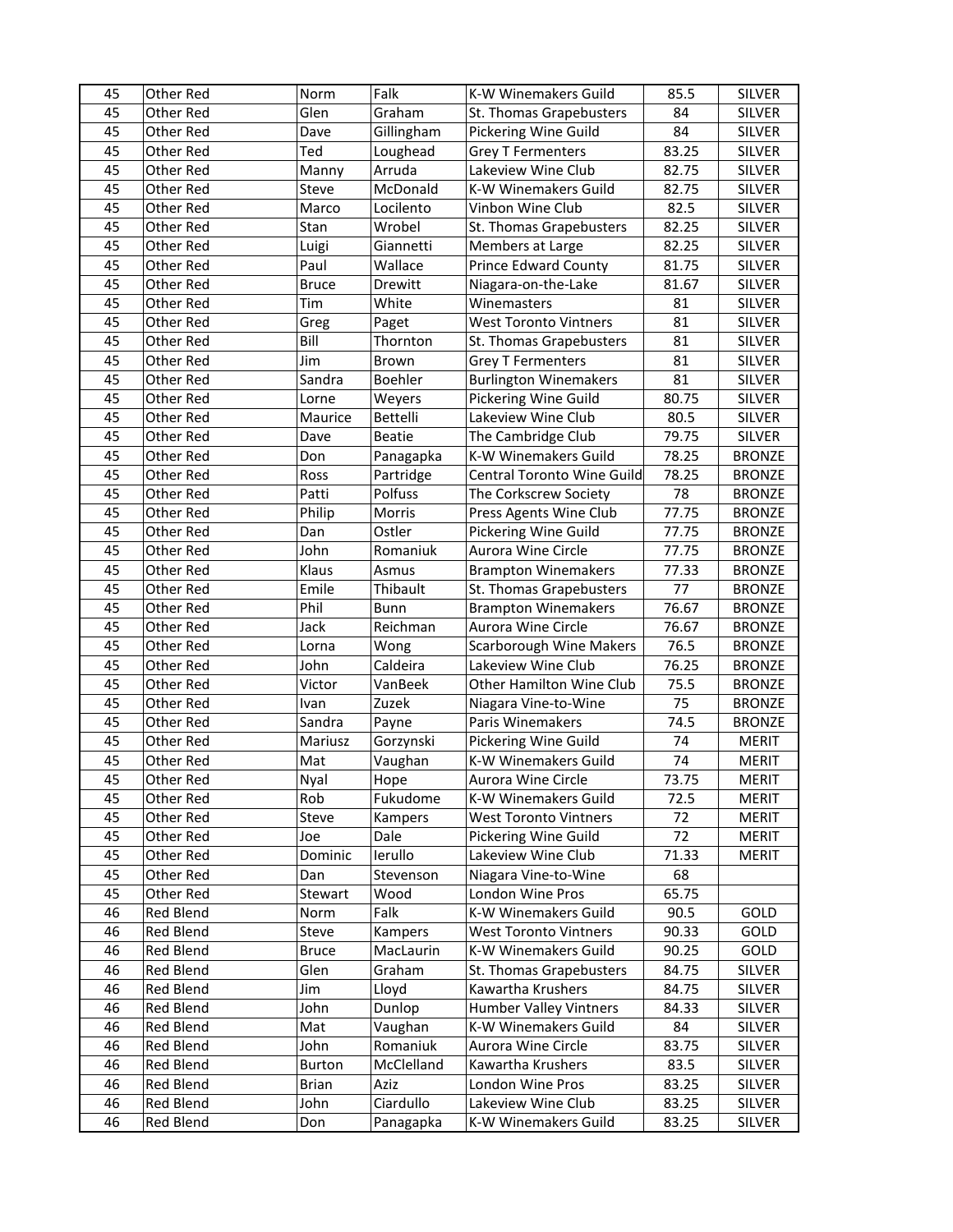| 46 | <b>Red Blend</b> | Lorne        | Weyers        | Pickering Wine Guild           | 83               | <b>SILVER</b> |
|----|------------------|--------------|---------------|--------------------------------|------------------|---------------|
| 46 | <b>Red Blend</b> | Clark        | Meredith      | Niagara Vine-to-Wine           | 83               | SILVER        |
| 46 | <b>Red Blend</b> | Dave         | <b>Beatie</b> | The Cambridge Club             | 82.75            | <b>SILVER</b> |
| 46 | <b>Red Blend</b> | John         | DeLagran      | Kawartha Krushers              | 82.67            | <b>SILVER</b> |
| 46 | Red Blend        | Steve        | McDonald      | K-W Winemakers Guild           | 81.75            | <b>SILVER</b> |
| 46 | <b>Red Blend</b> | Ted          | Loughead      | <b>Grey T Fermenters</b>       | 81.75            | SILVER        |
| 46 | <b>Red Blend</b> | Bill         | Thornton      | St. Thomas Grapebusters        | 81.5             | <b>SILVER</b> |
| 46 | <b>Red Blend</b> | Ed           | Hughes        | Members at Large               | 81.25            | <b>SILVER</b> |
| 46 | <b>Red Blend</b> | Stewart      | Wood          | London Wine Pros               | 81.25            | <b>SILVER</b> |
| 46 | Red Blend        | Jack         | Gootjes       | St. Thomas Grapebusters        | 81               | <b>SILVER</b> |
| 46 | <b>Red Blend</b> | Donald       | Boucher       | <b>Scarborough Wine Makers</b> | 80.75            | <b>SILVER</b> |
| 46 | Red Blend        | Pete         | Mason         | K-W Winemakers Guild           | 80.33            | <b>SILVER</b> |
| 46 | Red Blend        | Sandra       | Boehler       | <b>Burlington Winemakers</b>   | 80.25            | <b>SILVER</b> |
| 46 | <b>Red Blend</b> | Klaus        | Asmus         | <b>Brampton Winemakers</b>     | 80.25            | <b>SILVER</b> |
| 46 | <b>Red Blend</b> | Bernie       | Range         | <b>Grey T Fermenters</b>       | 80               | <b>SILVER</b> |
| 46 | Red Blend        | Jim          | Fairman       | The Corkscrew Society          | 79.75            | <b>SILVER</b> |
| 46 | <b>Red Blend</b> | Maurice      | Bettelli      | Lakeview Wine Club             | 77.75            | <b>BRONZE</b> |
| 46 | Red Blend        | John         | Caldeira      | Lakeview Wine Club             | 77.67            | <b>BRONZE</b> |
| 46 | <b>Red Blend</b> | Rob          | Fukudome      | K-W Winemakers Guild           | 77.33            | <b>BRONZE</b> |
| 46 | <b>Red Blend</b> | Dan          | Ostler        | Pickering Wine Guild           | 77.25            | <b>BRONZE</b> |
| 46 | <b>Red Blend</b> | Victor       | VanBeek       | Other Hamilton Wine Club       | 77               | <b>BRONZE</b> |
| 46 | Red Blend        | Ken          | Morin         | Capital Amateur Winemake       | 77               | <b>BRONZE</b> |
| 46 | Red Blend        | Paul         | Ward          | Growwine                       | 76.33            | <b>BRONZE</b> |
| 46 | <b>Red Blend</b> | Steve        | Skelly        | <b>Scarborough Wine Makers</b> | 75.75            | <b>BRONZE</b> |
| 46 | <b>Red Blend</b> | Joe          | Dale          | Pickering Wine Guild           | 75.67            | <b>BRONZE</b> |
| 46 | Red Blend        | Greg         | Paget         | <b>West Toronto Vintners</b>   | 75.5             | <b>BRONZE</b> |
| 46 | Red Blend        | Peter        | Gatto         | Lakeview Wine Club             | 75.5             | <b>BRONZE</b> |
| 46 | Red Blend        | Rick         | Reycraft      | <b>Burlington Winemakers</b>   | 75               | <b>BRONZE</b> |
| 46 | Red Blend        | Tino         | Montopoli     | Kawartha Krushers              | 74.67            | <b>BRONZE</b> |
| 46 | <b>Red Blend</b> | Richard      | Caruso        | <b>Prince Edward County</b>    | 73.75            | <b>MERIT</b>  |
| 46 | <b>Red Blend</b> | Jim          | Cave          | Paris Winemakers               | 73.25            | <b>MERIT</b>  |
| 46 | Red Blend        | Dominic      | lerullo       | Lakeview Wine Club             | 73               | <b>MERIT</b>  |
| 46 | <b>Red Blend</b> | Peter        | Bennell       | Central Toronto Wine Guild     | 69               |               |
| 46 | <b>Red Blend</b> | Dave         | Powell        | Winemasters                    | $\boldsymbol{0}$ |               |
| 46 | Red Blend        | Patti        | Polfuss       | The Corkscrew Society          | $\pmb{0}$        |               |
| 46 | <b>Red Blend</b> | Gord         | Claridge      | St. Thomas Grapebusters        | $\pmb{0}$        |               |
| 46 | Red Blend        | <b>Bruce</b> | Drewitt       | Niagara-on-the-Lake            | 0                |               |
| 51 | Dessert          | Pavel        | Varadinek     | Niagara-on-the-Lake            | 93.5             | GOLD          |
| 51 | Dessert          | Bill         | Thornton      | St. Thomas Grapebusters        | 91.5             | GOLD          |
| 51 | Dessert          | Dan          | Stevenson     | Niagara Vine-to-Wine           | 90.75            | GOLD          |
| 51 | Dessert          | Klaus        | Asmus         | <b>Brampton Winemakers</b>     | 89               | <b>SILVER</b> |
| 51 | Dessert          | Steve        | Kampers       | <b>West Toronto Vintners</b>   | 88               | <b>SILVER</b> |
| 51 | Dessert          | Ken          | Clark         | Niagara Vine-to-Wine           | 87.5             | <b>SILVER</b> |
| 51 | Dessert          | <b>Bruce</b> | MacLaurin     | K-W Winemakers Guild           | 85.5             | SILVER        |
| 51 | Dessert          | Mat          | Vaughan       | K-W Winemakers Guild           | 84.33            | SILVER        |
| 51 | Dessert          | Clive        | Woolner       | The Corkscrew Society          | 83.25            | <b>SILVER</b> |
| 51 | Dessert          | Lorne        | Weyers        | Pickering Wine Guild           | 83               | <b>SILVER</b> |
| 51 | Dessert          | Steve        | McDonald      | K-W Winemakers Guild           | 81.33            | <b>SILVER</b> |
| 51 | Dessert          | Don          | Osmond        | Georgetown Vintners            | 81               | <b>SILVER</b> |
| 51 | Dessert          | Glen         | Graham        | St. Thomas Grapebusters        | 80.75            | SILVER        |
| 51 | Dessert          | Steve        | Skelly        | <b>Scarborough Wine Makers</b> | 79.75            | SILVER        |
| 51 | Dessert          | Ivan         | Zuzek         | Niagara Vine-to-Wine           | 79               | <b>BRONZE</b> |
| 51 | Dessert          | John         | Vandermark    | Niagara Vine-to-Wine           | 78.33            | <b>BRONZE</b> |
| 51 | Dessert          | Emile        | Thibault      | St. Thomas Grapebusters        | 75.75            | <b>BRONZE</b> |
| 51 | Dessert          | Patti        | Polfuss       | The Corkscrew Society          | 74.75            | <b>BRONZE</b> |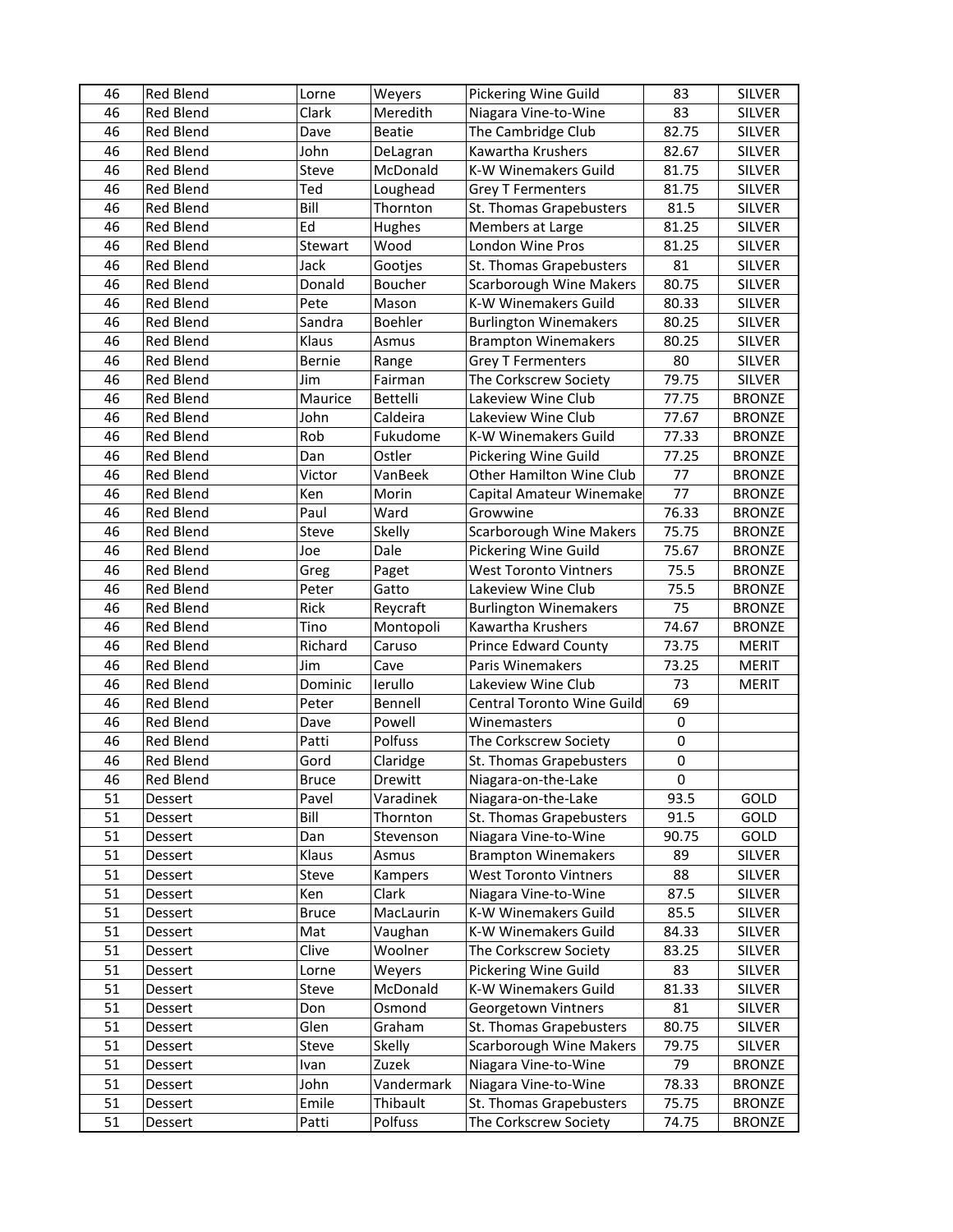| 51       | <b>Dessert</b>               | Norm                  | Falk                | K-W Winemakers Guild                               | 72.33       | <b>MERIT</b>            |
|----------|------------------------------|-----------------------|---------------------|----------------------------------------------------|-------------|-------------------------|
| 51       | Dessert                      | <b>Brian</b>          | Aziz                | <b>London Wine Pros</b>                            | 71.33       | <b>MERIT</b>            |
| 51       | Dessert                      | Peter                 | Bennell             | Central Toronto Wine Guild                         | 70.25       | <b>MERIT</b>            |
| 51       | Dessert                      | Don                   | Panagapka           | K-W Winemakers Guild                               | 0           |                         |
| 52       | Icewine Style                | Ed                    | <b>Hughes</b>       | Members at Large                                   | 91.5        | GOLD                    |
| 52       | Icewine Style                | Don                   | Mcleod              | Winemasters                                        | 91          | GOLD                    |
| 52       | Icewine Style                | Norm                  | Falk                | K-W Winemakers Guild                               | 90.75       | GOLD                    |
| 52       | Icewine Style                | Steve                 | McDonald            | K-W Winemakers Guild                               | 90.75       | GOLD                    |
| 52       | Icewine Style                | Steve                 | Kampers             | <b>West Toronto Vintners</b>                       | 90.5        | GOLD                    |
| 52       | Icewine Style                | <b>Dick</b>           | Beam                | St. Thomas Grapebusters                            | 84.75       | <b>SILVER</b>           |
| 52       | Icewine Style                | Emile                 | Thibault            | St. Thomas Grapebusters                            | 84.25       | <b>SILVER</b>           |
| 52       | Icewine Style                | Sheila                | Lauzon              | Winemasters                                        | 84          | <b>SILVER</b>           |
| 52       | Icewine Style                | Tino                  | Montopoli           | Kawartha Krushers                                  | 83          | <b>SILVER</b>           |
| 52       | Icewine Style                | Bill                  | Thornton            | St. Thomas Grapebusters                            | 81.5        | <b>SILVER</b>           |
| 52       | Icewine Style                | Andreas               | Hofstaetter         | <b>Bytown Vintners</b>                             | 80.5        | <b>SILVER</b>           |
| 52       | Icewine Style                | Lorna                 | Wong                | <b>Scarborough Wine Makers</b>                     | 80          | <b>SILVER</b>           |
| 52       | Icewine Style                | Jim                   | Cave                | Paris Winemakers                                   | 79.5        | <b>SILVER</b>           |
| 52       | Icewine Style                | Don                   | Panagapka           | K-W Winemakers Guild                               | 79.5        | <b>SILVER</b>           |
| 52       | Icewine Style                | Wayne                 | Dumanski            | Niagara Vine-to-Wine                               | 79          | <b>BRONZE</b>           |
| 52       | Icewine Style                | Kevin                 | Watson              | Niagara-on-the-Lake                                | 78.25       | <b>BRONZE</b>           |
| 52       | Icewine Style                | <b>Bruce</b>          | MacLaurin           | K-W Winemakers Guild                               | 75          | <b>BRONZE</b>           |
| 52       | Icewine Style                | Mat                   | Vaughan             | K-W Winemakers Guild                               | 69          |                         |
| 52       | Icewine Style                | Scott                 | Wilkins             | Members at Large                                   | 68.75       |                         |
| 52       | Icewine Style                | Victor                | VanBeek             | Other Hamilton Wine Club                           | 68          |                         |
| 53       | After Dinner                 | Steve                 | McDonald            | K-W Winemakers Guild                               | 92.75       | GOLD                    |
| 53       | After Dinner                 | Norm                  | Falk                | K-W Winemakers Guild                               | 91.33       | GOLD                    |
| 53       | After Dinner                 | Len                   | Sylvester           | Members at Large                                   | 90.67       | GOLD                    |
| 53       | After Dinner                 | Mervin                | Quast               | Capital Amateur Winemake                           | 90.67       | GOLD                    |
| 53       | After Dinner                 | Manny                 | Arruda              | Lakeview Wine Club                                 | 90.5        | GOLD                    |
| 53       | After Dinner                 | Stewart               | Wood                | London Wine Pros                                   | 87.33       | <b>SILVER</b>           |
| 53       | After Dinner                 | <b>Burton</b>         | McClelland          | Kawartha Krushers                                  | 86.67       | <b>SILVER</b>           |
| 53       | After Dinner                 | Doug                  | Sloane              | <b>Prince Edward County</b>                        | 84.33       | <b>SILVER</b>           |
| 53       | After Dinner                 | <b>Bruce</b>          | MacLaurin           | K-W Winemakers Guild                               | 84.25       | <b>SILVER</b>           |
| 53       | After Dinner                 | Joe                   | Dale                | Pickering Wine Guild                               | 83.67       | <b>SILVER</b>           |
| 53       | After Dinner                 | Dominic               | lerullo             | Lakeview Wine Club                                 | 83.67       | <b>SILVER</b>           |
| 53       | After Dinner                 | Dan                   | Stevenson           | Niagara Vine-to-Wine                               | 83.25       | <b>SILVER</b>           |
| 53       | After Dinner                 | Glen                  | Graham              | St. Thomas Grapebusters                            | 83          | <b>SILVER</b>           |
| 53       | After Dinner                 | Albert                | Gris                | Other Hamilton Wine Club                           | 83          | <b>SILVER</b>           |
| 53       | After Dinner                 | Bill                  | Peters              | Niagara Vine-to-Wine                               | 83          | <b>SILVER</b>           |
| 53<br>53 | After Dinner                 | Don                   | Panagapka           | K-W Winemakers Guild<br><b>Brampton Winemakers</b> | 83<br>81.75 | <b>SILVER</b>           |
| 53       | After Dinner<br>After Dinner | Klaus                 | Asmus               |                                                    |             | SILVER                  |
| 53       |                              | Bill                  | Thornton            | St. Thomas Grapebusters                            | 81.5        | SILVER                  |
| 53       | After Dinner<br>After Dinner | <b>Bruce</b><br>Clark | Drewitt<br>Meredith | Niagara-on-the-Lake<br>Niagara Vine-to-Wine        | 81.25<br>81 | <b>SILVER</b><br>SILVER |
| 53       | After Dinner                 | Michael               | Charlebois          | <b>Bytown Vintners</b>                             | 80.25       | SILVER                  |
| 53       | After Dinner                 | Kevin                 | Watson              | Niagara-on-the-Lake                                | 79.5        | <b>SILVER</b>           |
| 53       | After Dinner                 | Ross                  | Gosling             | <b>Burlington Winemakers</b>                       | 78.75       | <b>BRONZE</b>           |
| 53       | After Dinner                 | Tom                   | Wood                | <b>Humber Valley Vintners</b>                      | 78.67       | <b>BRONZE</b>           |
| 53       | After Dinner                 | George                | Huckalo             | Niagara Vine-to-Wine                               | 78.5        | <b>BRONZE</b>           |
| 53       | After Dinner                 | Emile                 | Thibault            | St. Thomas Grapebusters                            | 78          | <b>BRONZE</b>           |
| 53       | After Dinner                 | <b>Brian</b>          | Williams            | Niagara Vine-to-Wine                               | 77.33       | <b>BRONZE</b>           |
| 53       | After Dinner                 | Morley                | Mellen              | The Cambridge Club                                 | 77.25       | <b>BRONZE</b>           |
| 53       | After Dinner                 | Victor                | VanBeek             | Other Hamilton Wine Club                           | 77.25       | <b>BRONZE</b>           |
| 53       | After Dinner                 | Sandra                | Boehler             | <b>Burlington Winemakers</b>                       | 77          | <b>BRONZE</b>           |
| 53       | After Dinner                 | Peter                 | Bennell             | Central Toronto Wine Guild                         | 74          | <b>MERIT</b>            |
|          |                              |                       |                     |                                                    |             |                         |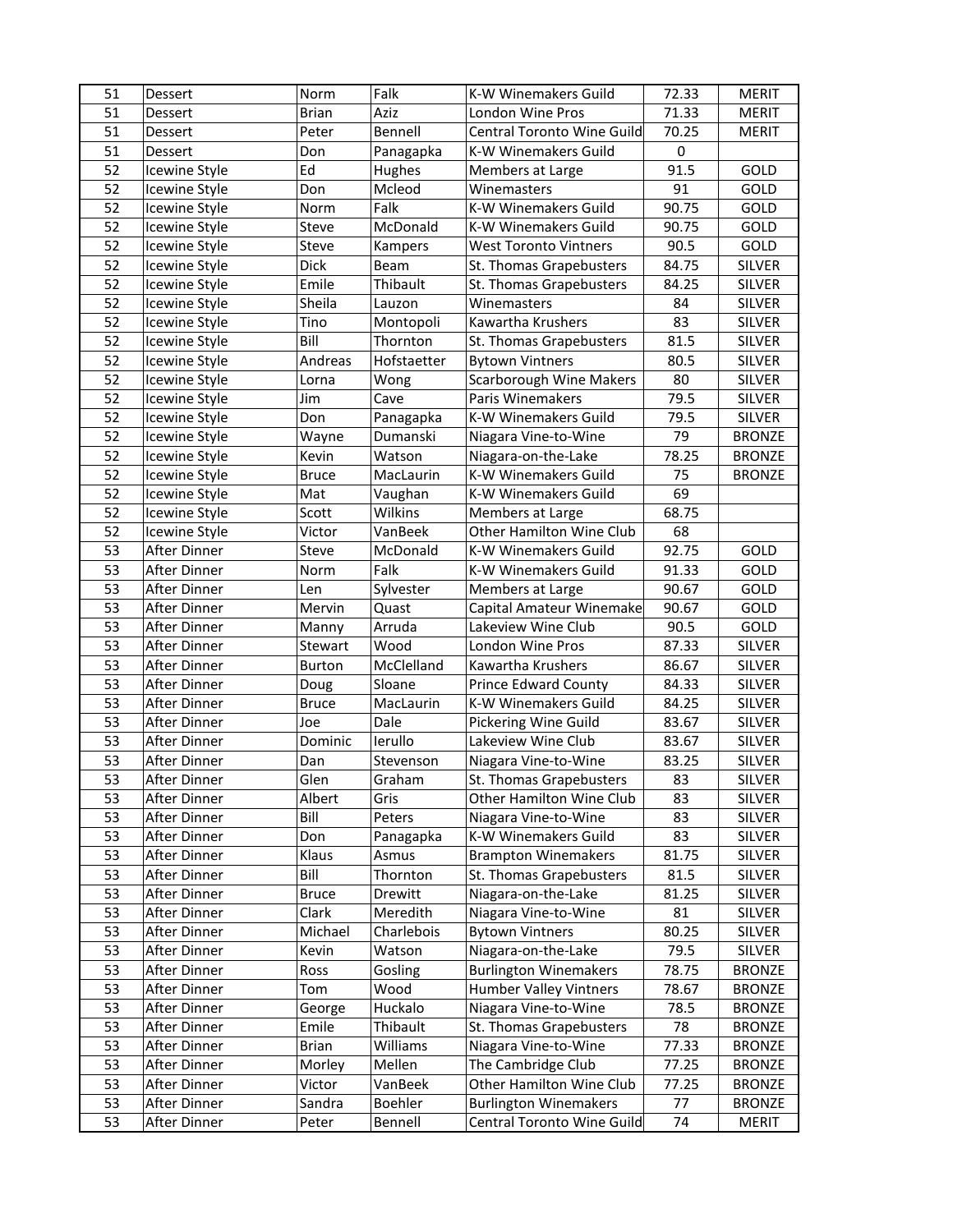| 53 | After Dinner          | Gord         | Claridge      | St. Thomas Grapebusters        | 73.75 | <b>MERIT</b>  |
|----|-----------------------|--------------|---------------|--------------------------------|-------|---------------|
| 53 | After Dinner          | <b>Dick</b>  | Beam          | St. Thomas Grapebusters        | 73.25 | <b>MERIT</b>  |
| 53 | <b>After Dinner</b>   | Jim          | Cave          | <b>Paris Winemakers</b>        | 72.75 | <b>MERIT</b>  |
| 61 | Social                | Steve        | Kampers       | <b>West Toronto Vintners</b>   | 92.5  | GOLD          |
| 61 | Social                | John         | Vandermark    | Niagara Vine-to-Wine           | 90.25 | GOLD          |
| 61 | Social                | Steve        | Skelly        | <b>Scarborough Wine Makers</b> | 86.75 | <b>SILVER</b> |
| 61 | Social                | Dave         | Brown         | The Corkscrew Society          | 85    | <b>SILVER</b> |
| 61 | Social                | Dan          | Stevenson     | Niagara Vine-to-Wine           | 84.5  | <b>SILVER</b> |
| 61 | Social                | Reg          | Jeffery       | London Wine Pros               | 84    | <b>SILVER</b> |
| 61 | Social                | Steve        | McDonald      | K-W Winemakers Guild           | 83.67 | <b>SILVER</b> |
| 61 | Social                | Lorne        | Weyers        | Pickering Wine Guild           | 82.75 | <b>SILVER</b> |
| 61 | Social                | Manfred      | Hecke         | Kawartha Krushers              | 81.67 | <b>SILVER</b> |
| 61 | Social                | Donald       | Boucher       | <b>Scarborough Wine Makers</b> | 81.33 | <b>SILVER</b> |
| 61 | Social                | Dominic      | lerullo       | Lakeview Wine Club             | 81    | <b>SILVER</b> |
| 61 | Social                | Don          | Panagapka     | K-W Winemakers Guild           | 81    | <b>SILVER</b> |
| 61 | Social                | Clive        | Woolner       | The Corkscrew Society          | 80.5  | <b>SILVER</b> |
| 61 | Social                | Klaus        | Asmus         | <b>Brampton Winemakers</b>     | 80    | <b>SILVER</b> |
| 61 | Social                | Tim          | White         | Winemasters                    | 78    | <b>BRONZE</b> |
| 61 | Social                | Bill         | Thornton      | St. Thomas Grapebusters        | 78    | <b>BRONZE</b> |
| 61 | Social                | Paul         | Williams      | <b>Scarborough Wine Makers</b> | 76    | <b>BRONZE</b> |
| 61 | Social                | Stewart      | Wood          | London Wine Pros               | 73.5  | <b>MERIT</b>  |
| 62 | <b>Country Table</b>  | Emile        | Thibault      | St. Thomas Grapebusters        | 92.5  | GOLD          |
| 62 | <b>Country Table</b>  | Ken          | Vojin         | St. Thomas Grapebusters        | 91    | GOLD          |
| 62 | <b>Country Table</b>  | Ed           | <b>Hughes</b> | Members at Large               | 90.5  | GOLD          |
| 62 | <b>Country Table</b>  | Steve        | Skelly        | <b>Scarborough Wine Makers</b> | 86.67 | <b>SILVER</b> |
| 62 | <b>Country Table</b>  | Steve        | McDonald      | K-W Winemakers Guild           | 86    | <b>SILVER</b> |
| 62 | <b>Country Table</b>  | Ruthann      | Moore         | The Cambridge Club             | 81.5  | <b>SILVER</b> |
| 62 | <b>Country Table</b>  | Dan          | Montgomery    | The Corkscrew Society          | 81.25 | <b>SILVER</b> |
| 62 | <b>Country Table</b>  | Bill         | Thornton      | St. Thomas Grapebusters        | 79.75 | <b>SILVER</b> |
| 62 | <b>Country Table</b>  | Dan          | Stevenson     | Niagara Vine-to-Wine           | 79.25 | <b>BRONZE</b> |
| 62 | <b>Country Table</b>  | Bernie       | Range         | <b>Grey T Fermenters</b>       | 78.5  | <b>BRONZE</b> |
| 62 | <b>Country Table</b>  | Klaus        | Asmus         | <b>Brampton Winemakers</b>     | 78    | <b>BRONZE</b> |
| 62 | <b>Country Table</b>  | Jarmo        | Saari         | Growwine                       | 77.75 | <b>BRONZE</b> |
| 62 | Country Table         | Jim          | Brown         | <b>Grey T Fermenters</b>       | 77    | <b>BRONZE</b> |
| 62 | <b>Country Table</b>  | Stewart      | Wood          | London Wine Pros               | 76    | <b>BRONZE</b> |
| 62 | Country Table         | Ross         | Gosling       | <b>Burlington Winemakers</b>   | 76    | <b>BRONZE</b> |
| 62 | <b>Country Table</b>  | Victor       | VanBeek       | Other Hamilton Wine Club       | 73.25 | MERIT         |
| 62 | Country Table         | Charles      | Fajgenbaum    | Central Toronto Wine Guild     | 71.5  | <b>MERIT</b>  |
| 62 | Country Table         | Pavel        | Varadinek     | Niagara-on-the-Lake            | 71    | <b>MERIT</b>  |
| 62 | Country Table         | Calvin       | McDougall     | Paris Winemakers               | 0     |               |
| 63 | Country Social        | George       | Huckalo       | Niagara Vine-to-Wine           | 95.2  | GOLD          |
| 63 | Country Social        | <b>Bruce</b> | MacLaurin     | K-W Winemakers Guild           | 92.5  | GOLD          |
| 63 | <b>Country Social</b> | Steve        | McDonald      | K-W Winemakers Guild           | 91.25 | GOLD          |
| 63 | Country Social        | Shirley      | Vojin         | St. Thomas Grapebusters        | 91    | GOLD          |
| 63 | Country Social        | Ed           | Hughes        | Members at Large               | 90.8  | GOLD          |
| 63 | <b>Country Social</b> | Jim          | Webster       | St. Thomas Grapebusters        | 90.5  | GOLD          |
| 63 | Country Social        | Bert         | Richards      | Other Hamilton Wine Club       | 90.25 | GOLD          |
| 63 | Country Social        | Wayne        | Dumanski      | Niagara Vine-to-Wine           | 90    | GOLD          |
| 63 | <b>Country Social</b> | Bill         | Peters        | Niagara Vine-to-Wine           | 89.75 | GOLD          |
| 63 | Country Social        | Nyal         | Hope          | Aurora Wine Circle             | 88.5  | <b>SILVER</b> |
| 63 | Country Social        | Burton       | McClelland    | Kawartha Krushers              | 85    | <b>SILVER</b> |
| 63 | Country Social        | Tim          | White         | Winemasters                    | 84.75 | SILVER        |
| 63 | Country Social        | Dan          | Stevenson     | Niagara Vine-to-Wine           | 84.5  | SILVER        |
| 63 | Country Social        | Steven       | Quast         | Capital Amateur Winemake       | 83.25 | <b>SILVER</b> |
| 63 | Country Social        | Dennis       | Foster        | Paris Winemakers               | 83    | SILVER        |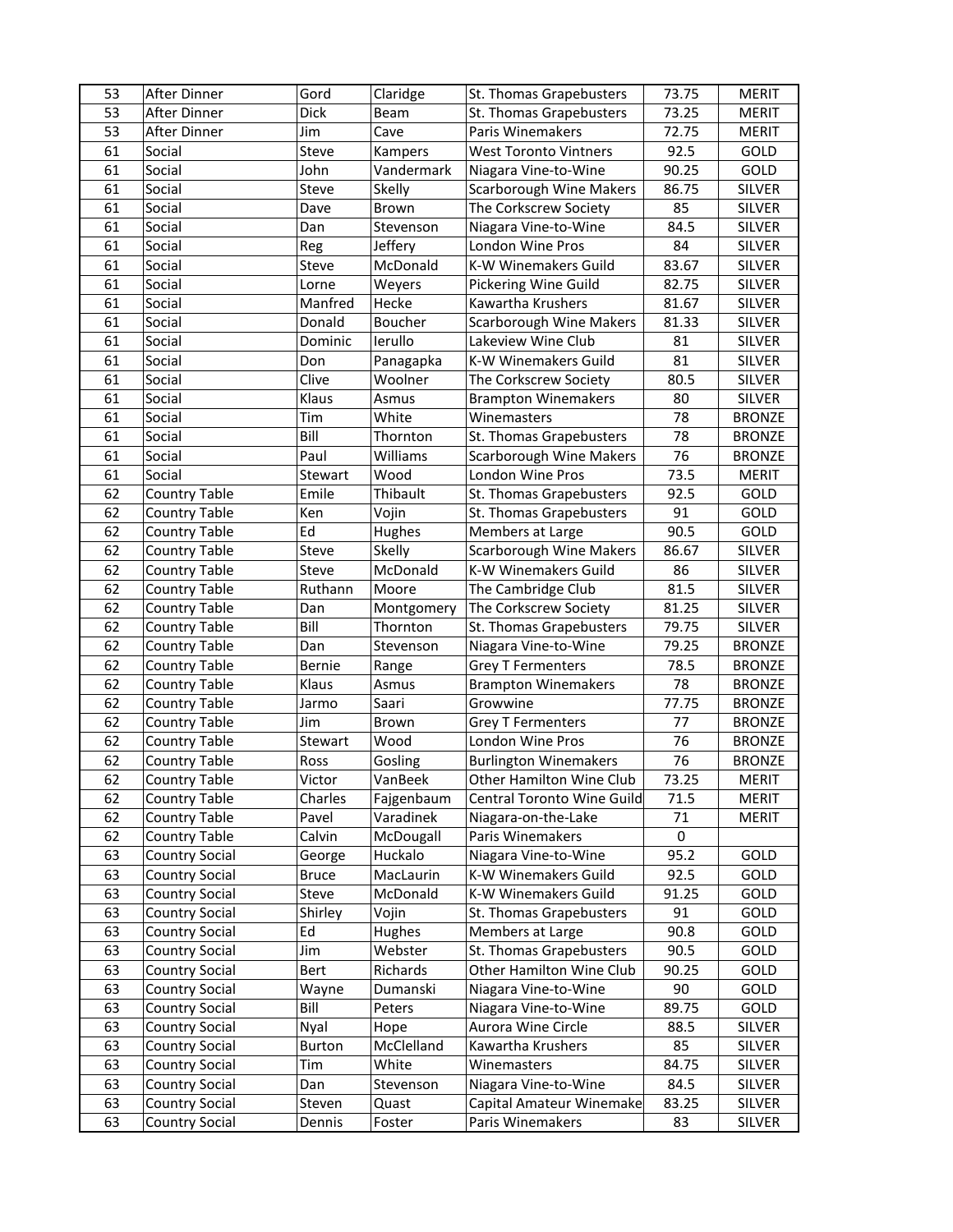| 63 | <b>Country Social</b>     | Ruthann      | Moore      | The Cambridge Club                                 | 82             | <b>SILVER</b> |
|----|---------------------------|--------------|------------|----------------------------------------------------|----------------|---------------|
| 63 | Country Social            | Stewart      | Wood       | London Wine Pros                                   | 82             | <b>SILVER</b> |
| 63 | <b>Country Social</b>     | Steve        | Skelly     | Scarborough Wine Makers                            | 81.6           | <b>SILVER</b> |
| 63 | <b>Country Social</b>     | Bill         | Thornton   | St. Thomas Grapebusters                            | 80.67          | <b>SILVER</b> |
| 63 | <b>Country Social</b>     | Pat          | Godin      | <b>Grey T Fermenters</b>                           | 79.5           | <b>SILVER</b> |
| 63 | <b>Country Social</b>     | Doug         | Sloane     | <b>Prince Edward County</b>                        | 79             | <b>BRONZE</b> |
| 63 | Country Social            | <b>Brian</b> | Aziz       | London Wine Pros                                   | 78             | <b>BRONZE</b> |
| 63 | <b>Country Social</b>     | Norm         | Falk       | K-W Winemakers Guild                               | 78             | <b>BRONZE</b> |
| 63 | <b>Country Social</b>     | Pat          | Ison       | <b>Scarborough Wine Makers</b>                     | 77.5           | <b>BRONZE</b> |
| 63 | Country Social            | Don          | Panagapka  | K-W Winemakers Guild                               | 77.2           | <b>BRONZE</b> |
| 63 | <b>Country Social</b>     | Paul         | Ward       | Growwine                                           | 72             | <b>MERIT</b>  |
| 63 | Country Social            | Angelo       | Stillo     | <b>Brampton Winemakers</b>                         | 70             | <b>MERIT</b>  |
| 63 | Country Social            | Patti        | Polfuss    | The Corkscrew Society                              | $\pmb{0}$      |               |
| 63 | <b>Country Social</b>     | Lorna        | Wong       | <b>Scarborough Wine Makers</b>                     | 0              |               |
| 64 | Sparkling Wine            | Bill         | Thornton   | St. Thomas Grapebusters                            | 92.4           | GOLD          |
| 64 | <b>Sparkling Wine</b>     | Stewart      | Wood       | London Wine Pros                                   | 91.25          | GOLD          |
| 64 | <b>Sparkling Wine</b>     | Sheila       | Lauzon     | Winemasters                                        | 90.4           | GOLD          |
| 64 | <b>Sparkling Wine</b>     | Mat          | Vaughan    | K-W Winemakers Guild                               | 88.4           | SILVER        |
| 64 | <b>Sparkling Wine</b>     | Mervin       | Quast      | Capital Amateur Winemake                           | 87.6           | <b>SILVER</b> |
| 64 | <b>Sparkling Wine</b>     | <b>Bruce</b> | MacLaurin  | K-W Winemakers Guild                               | 86.6           | SILVER        |
| 64 | <b>Sparkling Wine</b>     | Clive        | Woolner    | The Corkscrew Society                              | 85.8           | SILVER        |
| 64 | <b>Sparkling Wine</b>     | <b>Brian</b> | Aziz       | London Wine Pros                                   | 85.2           | <b>SILVER</b> |
| 64 | <b>Sparkling Wine</b>     | Reg          | Jeffery    | London Wine Pros                                   | 85             | <b>SILVER</b> |
| 64 | <b>Sparkling Wine</b>     | Clark        | Meredith   | Niagara Vine-to-Wine                               | 81.75          | <b>SILVER</b> |
| 64 | <b>Sparkling Wine</b>     | Burton       | McClelland | Kawartha Krushers                                  | 81.4           | <b>SILVER</b> |
| 64 | <b>Sparkling Wine</b>     | Joe          | Dale       | Pickering Wine Guild                               | 80.6           | <b>SILVER</b> |
| 64 | <b>Sparkling Wine</b>     | Rob          | Fukudome   | K-W Winemakers Guild                               | 79.8           | <b>SILVER</b> |
| 64 | <b>Sparkling Wine</b>     |              |            | Emile/Gord Thibault/Clarid St. Thomas Grapebusters | 78             | <b>BRONZE</b> |
| 64 | Sparkling Wine            | Bob          | Stalder    | The Corkscrew Society                              | 77             | <b>BRONZE</b> |
| 64 | <b>Sparkling Wine</b>     | Ross         | Gosling    | <b>Burlington Winemakers</b>                       | 75.4           | <b>BRONZE</b> |
| 64 | <b>Sparkling Wine</b>     | Don          | Panagapka  | K-W Winemakers Guild                               | 70.2           | <b>MERIT</b>  |
| 81 | Light Lager & Hybrid      | David        | Sykes      | K-W Winemakers Guild                               | $\overline{2}$ | <b>SILVER</b> |
| 81 | Light Lager & Hybrid      | Mat          | Vaughan    | K-W Winemakers Guild                               | $\overline{2}$ | SILVER        |
| 81 | Light Lager & Hybrid      | Mervin       | Quast      | Capital Amateur Winemake                           | $\overline{2}$ | SILVER        |
| 81 | Light Lager & Hybrid      | Steven       | Quast      | Capital Amateur Winemake                           | $\overline{2}$ | <b>SILVER</b> |
| 81 | Light Lager & Hybrid      | Chris        | Bell       | St. Thomas Grapebusters                            | $\mathbf{1}$   | <b>BRONZE</b> |
| 81 | Light Lager & Hybrid      | Bill         | Thornton   | St. Thomas Grapebusters                            | $\mathbf 1$    | <b>BRONZE</b> |
| 81 | Light Lager & Hybrid      | <b>Bruce</b> | MacLaurin  | K-W Winemakers Guild                               | $\mathbf 1$    | <b>BRONZE</b> |
| 82 | <b>Hop-Focused Beers</b>  | Chris        | Bell       | St. Thomas Grapebusters                            | $\overline{2}$ | <b>SILVER</b> |
| 82 | <b>Hop-Focused Beers</b>  | Bill         | Thornton   | St. Thomas Grapebusters                            | $\overline{2}$ | SILVER        |
| 82 | <b>Hop-Focused Beers</b>  | Doug         | Sloane     | Prince Edward County                               | $\overline{2}$ | SILVER        |
| 82 | <b>Hop-Focused Beers</b>  | Mike         | Aylward    | Pickering Wine Guild                               | $\overline{2}$ | SILVER        |
| 82 | <b>Hop-Focused Beers</b>  | <b>Bruce</b> | MacLaurin  | K-W Winemakers Guild                               | $\overline{2}$ | SILVER        |
| 82 | <b>Hop-Focused Beers</b>  | David        | Sykes      | K-W Winemakers Guild                               | $\overline{2}$ | <b>SILVER</b> |
| 82 | <b>Hop-Focused Beers</b>  | Mat          | Vaughan    | K-W Winemakers Guild                               | $\overline{2}$ | SILVER        |
| 82 | <b>Hop-Focused Beers</b>  | Mervin       | Quast      | Capital Amateur Winemake                           | $\overline{2}$ | <b>SILVER</b> |
| 82 | <b>Hop-Focused Beers</b>  | Norm         | Falk       | K-W Winemakers Guild                               | $\mathbf{1}$   | <b>BRONZE</b> |
| 82 | <b>Hop-Focused Beers</b>  | Steven       | Quast      | Capital Amateur Winemake                           | $\mathbf 1$    | <b>BRONZE</b> |
| 83 | <b>Malt-Focused Beers</b> | Steven       | Quast      | Capital Amateur Winemake                           | $\overline{2}$ | SILVER        |
| 83 | <b>Malt-Focused Beers</b> | Chris        | Bell       | St. Thomas Grapebusters                            | $\mathbf{1}$   | <b>BRONZE</b> |
| 83 | Malt-Focused Beers        | Bill         | Thornton   | St. Thomas Grapebusters                            | 1              | <b>BRONZE</b> |
| 83 | Malt-Focused Beers        | Rob          | Fukudome   | K-W Winemakers Guild                               | 1              | <b>BRONZE</b> |
| 83 | <b>Malt-Focused Beers</b> | <b>Bruce</b> | MacLaurin  | K-W Winemakers Guild                               | 1              | <b>BRONZE</b> |
| 83 | <b>Malt-Focused Beers</b> | David        | Sykes      | K-W Winemakers Guild                               | $\mathbf 1$    | <b>BRONZE</b> |
| 83 | Malt-Focused Beers        | Charles      | Fajgenbaum | Central Toronto Wine Guild                         | $\mathbf 1$    | <b>BRONZE</b> |